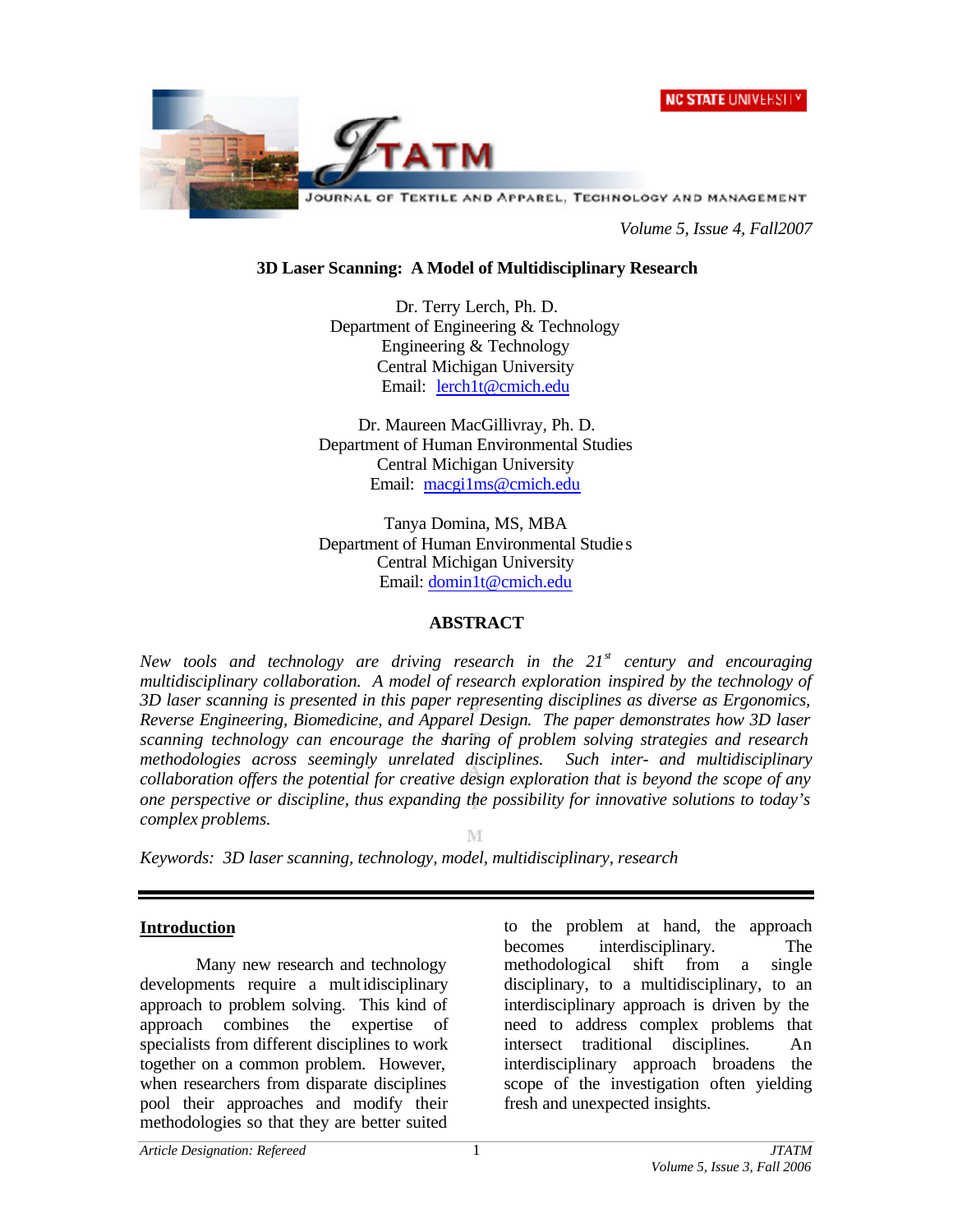## Single disciplinary approach  $\rightarrow$  Multidisciplinary approach  $\rightarrow$  Interdisciplinary approach

Figure 1: Evolution of problem solving strategies

New tools and technology continue to revolutionize our lives as we make our way into the  $21<sup>st</sup>$  century. The accelerating power and presence of technology has produced unlikely partnerships between disciplines as each adapts new technologies for use in their own field or an emerging one. The Charge-Coupled Device, or CCD, is one such example. While invented in 1962 by researchers trying to figure out a way for semiconductors to store data, CCDs have become a ubiquitous component of consumer electronics such as digital cameras and scanners, as well as more sophisticated applications such as the Hubble Space Telescope, the Mars rovers, and the satellite systems circling the earth (McGrath, 2006; http://www.technologyreview.com/TR/wtr\_ 16125,323,p1.html). Another invention based on the CCD is three dimensional laser scanning and forms the basis of this paper.

Three-dimensional laser scanning technology is a tool that is germane to the exploration of a wide variety of research areas encompassing disciplines as diverse as science, engineering, medicine, physical therapy and fashion. Because of the diversity of its application, laser scanning technology encourages a multidisciplinary research focus and collaboration across academic disciplines and with industry. Many of the applications of this technology focus on anthropometry, or the study of the size and shape of the human body. Obvious

areas of study that can benefit from the anthropometric capabilities of laser scanning include the biomedical and ergonomic fields. Less obvious are the apparel, ecommerce, and video-gaming industries. Other fields of study may have little or no relationship to anthropometric measurements, but are concerned with measuring surfaces of objects that provide some engineering function. These areas might include reverse engineering or product quality control.

This paper discusses some of the current and potential applications for 3-D laser scanning technology. Figure 2 illustrates ways in which laser scanning technology can be utilized by different disciplines with the ovals representing four major categories: Ergonomics, Reverse Engineering, Biomedical, and Apparel. Brief discussions of these categories and their multiple subcategories (rectangles) will follow a section devoted to anthropometric history and laser scanning equipment description. The paper will conclude with some of the current limitations of the laser scanner, potential research applications and future considerations. It should be noted that Figure 2 is not meant to be an exhaustive list, but a starting point for discussion of interdisciplinary research that would benefit from laser scanning technology.

2

J T

A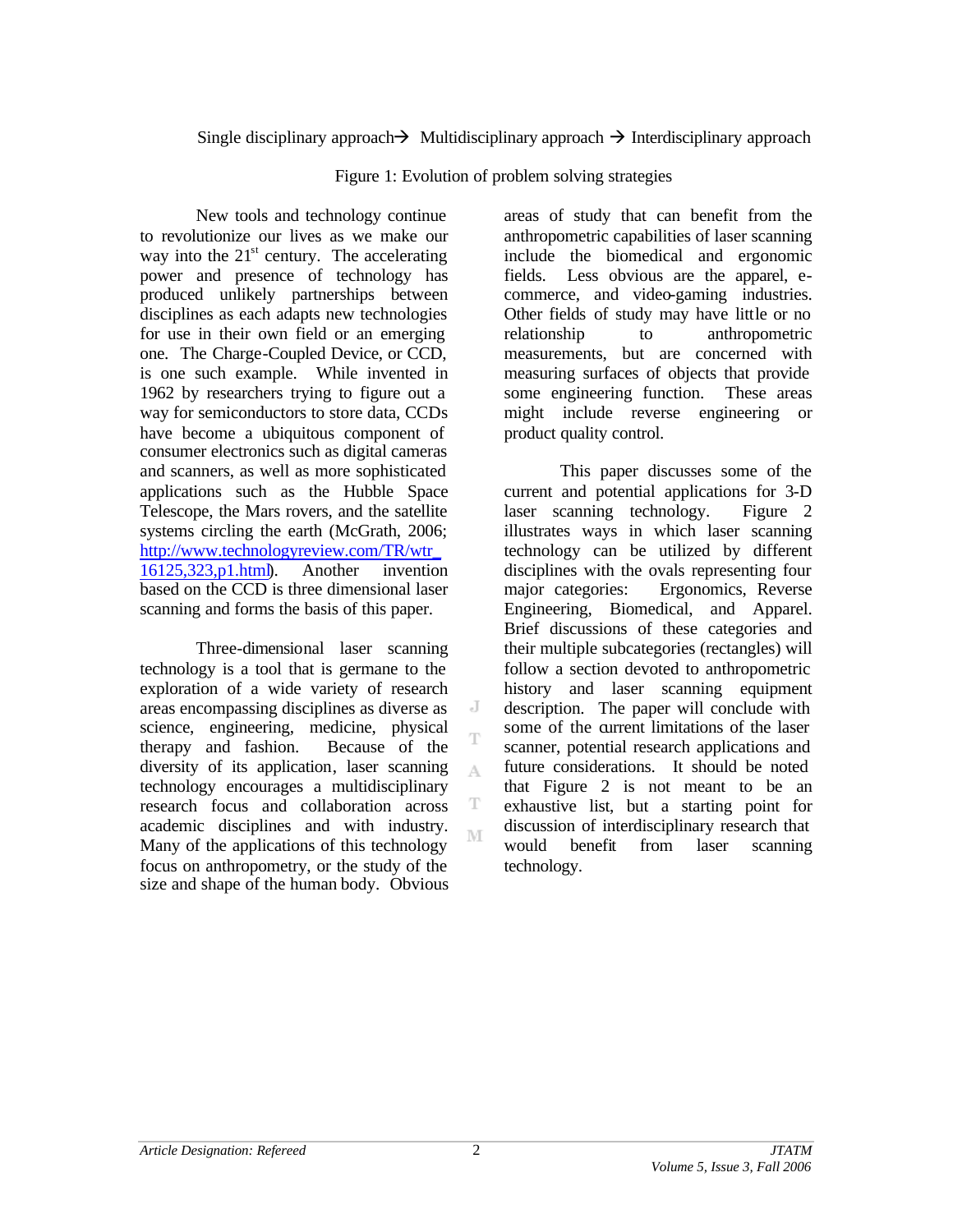

Figure 2. 3D Laser Scanning Ideation Model

J.

T

А Ŧ

M

## **History**

Anthropometry, or the study of human body measurements, began in 1870 when Quelet attempted to obtain measurements of the average man in order to provide better fitting uniforms for Napoleon's army (CUErgo, 2005). However, anthropometry did not become a recognized discipline until the 1950's (Simmons & Istook, 2003) with researchers utilizing tape measure, weight scale, spreading caliper and sliding compass as measurement tools. These methods of studying anthropometry were subject to both unreliability of the measures (Bray et al., 1978; Cameron, 1986; Foster et al., 1980; Johnston et al., 1972; Marshall, 1937; Simmons & Istook, 2003) and observer error. Over the past 70 years of anthropometric research, observer error has proven to be the most problematic, even by trained observers (Bennett & Osbourne, 1986; Gordon & Bradtmiller, 1992; Jamison & Zegura, 1974; Marshall, 1937). Observer error includes inaccurate instrument placement and readings, subject stance, and imprecise placement of landmark location

(Williamson et al., 1997). Overall, the traditional methods of collecting anthropometric data are time-consuming, fraught with observer errors and inaccuracies, and require physical touching of the subject. The development of 3D laser scanning has solved many of the aforementioned problems allowing for the extraction of precise body measurements from scan data in seconds.

# **Scanning Technology**

The 1960's saw the introduction of new scanning technologies, which eventually revolutionized the science of anthropometry. The main function of these scanning devices is to measure the surface topography of the human body. Initial scanning devices were only able to capture one side of the body at a time until 1985 when Magnant developed a system that completely surrounded the body (Simmons & Istook, 2003). These earlier scanners typically utilized light, cameras, and projectors to capture anthropometric data and suffered from limitations including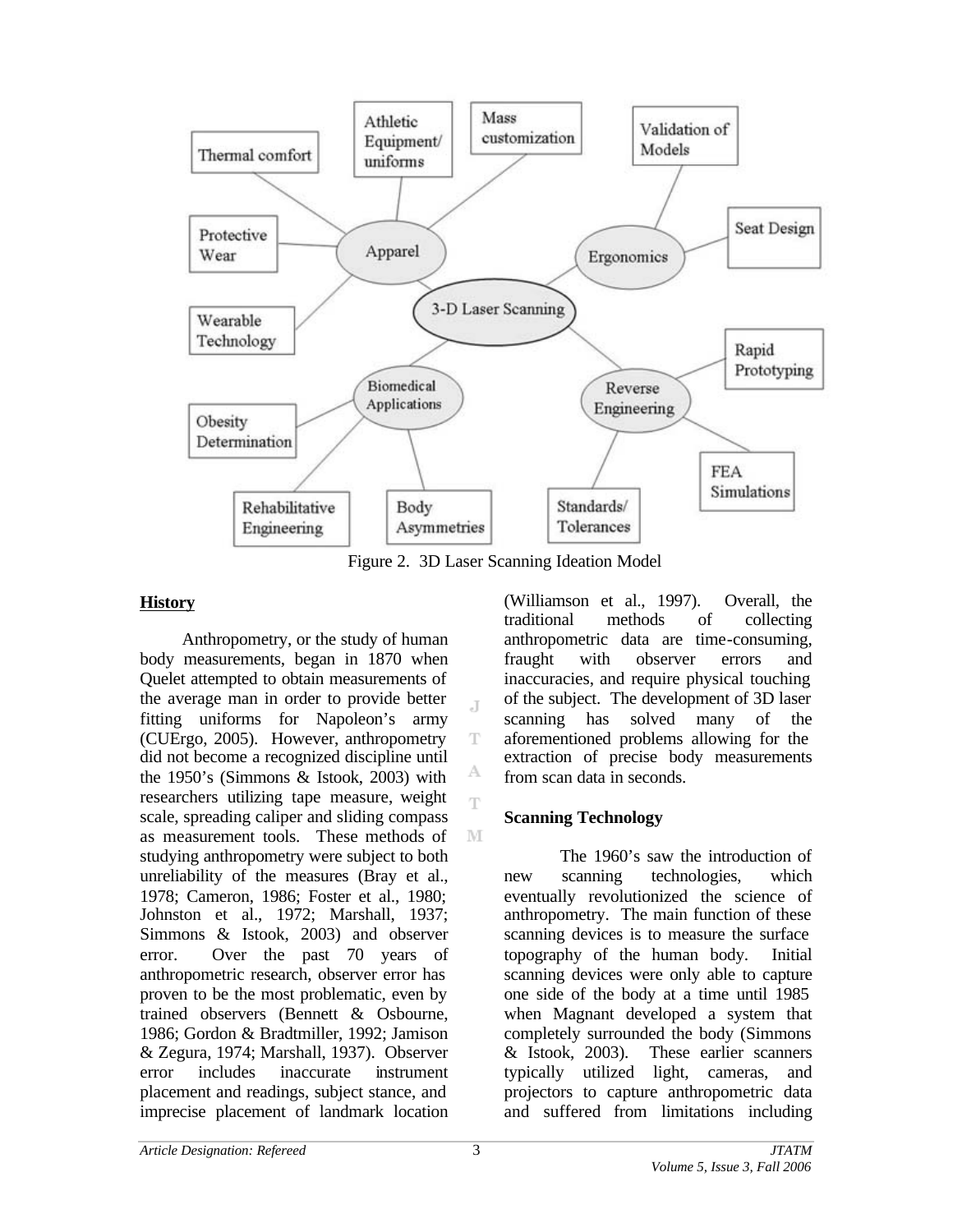being labor-intensive, time consuming, or unable to accurately represent concavities in the human body (Ulijaszek, et al., 1998). After 1985, systems were developed that made use of white light, lasers, and shadowing to collect body data points.

One of the first large scale research efforts to make use of the newer 3D laser scanning technology was the CAESAR Project (Civilian American and European Surface Anthropometry Resource). CAESAR was the result of a comprehensive research project that brought together representatives from industry including apparel, aerospace, and automotive in order to assist these industries with their ergonomic needs by making anthropometric measurements over large populations of citizens. CAESAR began as a partnership between government and industry to collect the most extensive sampling of consumer body measurements for comparison. Throughout the mid-to late eighties, the project collected data on 2,400 U.S. & Canadian and 2,000 European civilians and a database was developed (SAE International, 2005).

The last fifteen years have seen significant improvements in laser scanning technologies; solving many of the scanning problems of the previous decade. Several companies currently manufacture laser scanners including Human Solutions,  $TC^2$ , Hamamatsu, Cyberware, Vitronic, and Wicks and Wilson, each utilizing somewhat different scanning technologies, capturing differing numbers of data points, and producing slightly different results (Istook, 2000; Jones, et al., 1995; Mckinnon & Istook, 2002). As the cost of scanning technology begins to decline, research utilizing 3D laser scanners is becoming accessible to universities and industry. Currently, there are a number of major ergonomic studies underway by consortiums of research universities, government, and industry to create large, accurate anthropometric datasets (Loker, et al., 2004). SizeUK scanned over 11,000 Britons, both standing and sitting, in a collaborative effort between the British

government, eight universities, and major British clothing companies. SizeUSA, a consortium of industry and universities, is in the process of collecting 12,000 scans of men and women throughout the United States. France is also involved in a national sizing survey and China, Korea, Mexico, and Brazil are planning similar body scanner- based national surveys (Treleaven, 2004). Complementing the large survey studies is a growing body of academic and industry research. Research topics include: consumer perceptions of body scanning (Locker, et al., 2004; McKinnon & Istook, 1999), limitations and the need for standardization (Istook & Hwang, 2001; Jones et al., 1995; McKinnonn & Istook, 2002; Simmons & Istook, 2003), mass customization of apparel (Lee & Chen, 2000; Xu et al., 2002; Anderson et al., 1997) and analysis of body shape and posture for fit and reengineering (Istook, 2000).

Besides laser technology, capturing surface topography data can be accomplished in many ways for both anthropometric and non-anthropometric applications, such as surface metrology of manufactured parts. They include, but are not limited to:

**1. Coordinate Measurement Machine (CMM) Technology**. CMM data acquisition is time consuming because it locates one point at a time along the surface to be scanned, which is typically a manufactured part. It also requires a probe to physically contact the object which may become challenging if the surface is easily deformable (foams, rubbers, biological materials) (Chen, 1999).

**2. Computed Tomography (CT) Scanning**. CT scanning provides both surface and internal data of the scanned subject or object. A disadvantage of the larger industrial and medical CT systems is possible radiation exposure to the subject and equipment operators. Significant safety features and operator training are necessary to reduce the risk of unnecessary exposure. Laser scanning provides an attractive alternative to CT scanning when only

 $\overline{a}$ T

A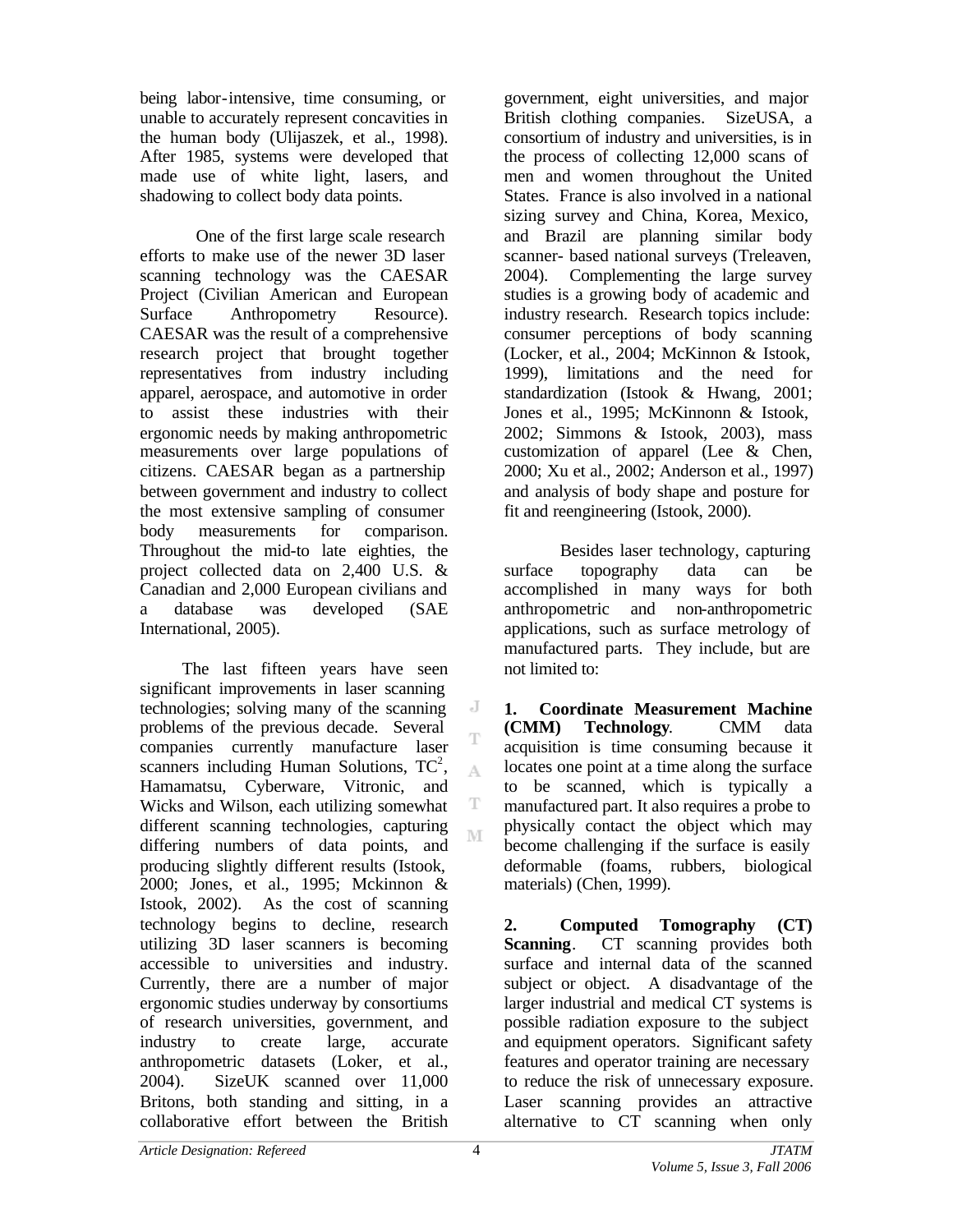surface information of the subject or object is required.

**3. Optical Scanning.** Optical scanning requires no contact with the object and has no adverse effects for biological materials, but requires 360° rotation of the object on a turntable or multiple cameras stationed around the object to capture the different orientations of the object. These technicalities may become cumbersome depending on the scanning situation, i.e. people who experience motion sickness or balance problems, objects too heavy for the turntable mechanism (Chen, et al., 2002).

**4. Industrial Laser Scanning**. There are a number of laser scanning systems on the market specifically engineered to scan manufactured parts smaller (10" L x 10" W x 16" H) than the human body. These systems are smaller than the typical laser body scanners mentioned below and employ a different scanning mechanism. The industrial units may pass a single laser stripe over the part or object multiple times at different orientations or rotate the part on a turntable. The smaller systems often have increased accuracy and resolution in their measurements when compared to their

larger counterparts because of their reduced size and different scanning mechanisms.

## **Human Solutions Vitus Smart 3D laser scanner**

The scanning system consists of two main components: the scanning assembly or booth and a PC with image reconstruction software. The scanning assembly is 4' wide by 4' deep by 10' high. (see figure 3) with a structural frame to keep the device stationary; curtains are hung from the frame to minimize outside light. Located in each of the four corners is a vertical column containing the essential scanning equipment: a low energy laser, and two charge coupled device (CCD) cameras, all of which ride together in an elevator assembly that travels up and down in the vertical column. When the system is calibrated correctly, the four elevator assemblies travel down the columns in unison, sweeping the scanning zone with a horizontal plane of laser light. The laser light illuminates the contours of an object standing within the scanning zone and the CCD cameras record discrete points on these contours at each horizontal plane. The entire scan takes approximately 12 seconds.



Figure 3. Diagram of 3D Laser Scanner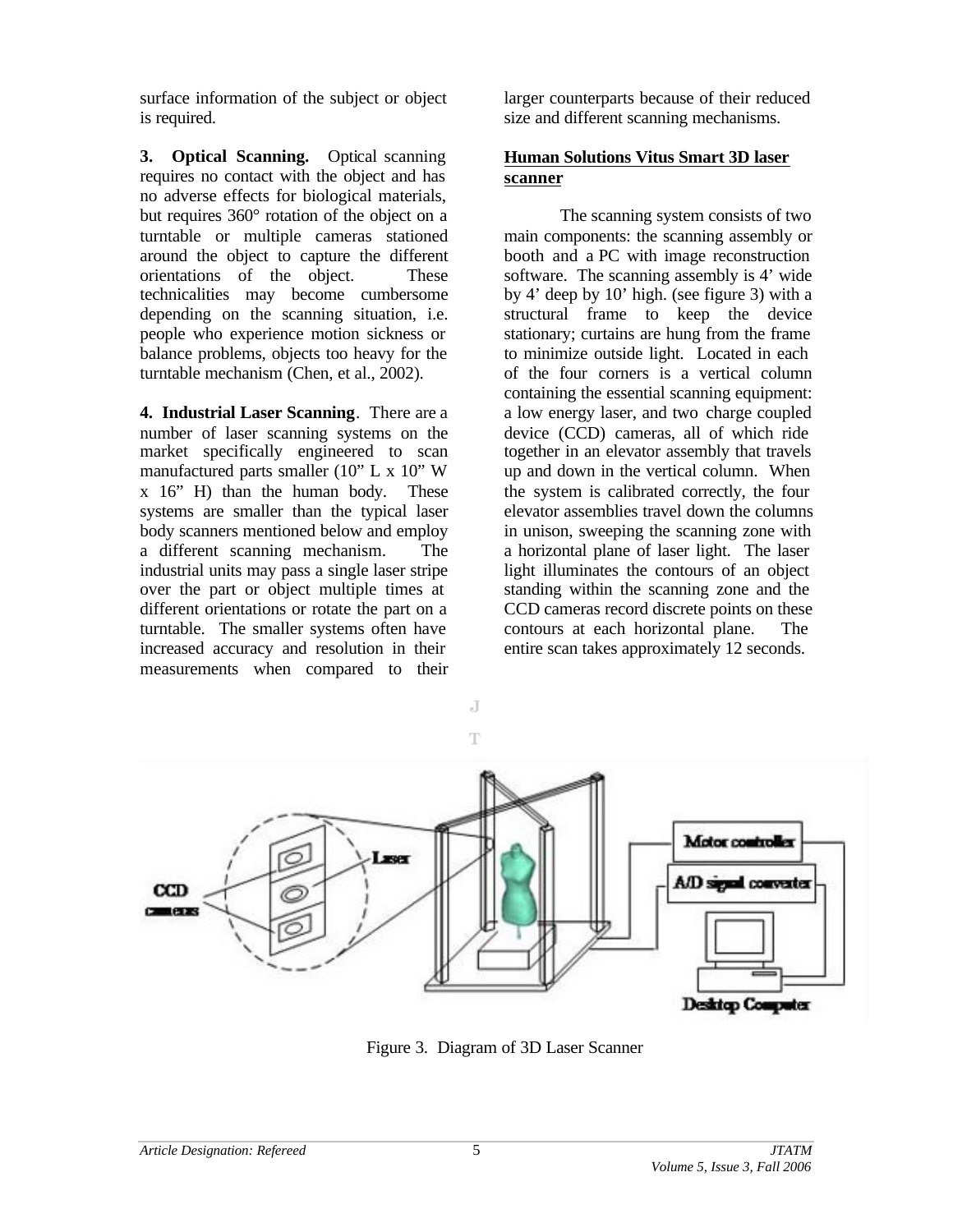A computer attached to the scanner contains the user interface, data acquisition/reconstruction, and data analysis software, while interfacing with the motor controller. The computer software acquires data from the A/D converter and triangulates the discrete points for all of the horizontal planes, creating a point cloud representation of the object scanned. This process takes approximately 2 minutes to complete. After the data acquisition/reconstruction program is completed, a 3D image of the object is displayed on the computer screen. The point cloud data can be exported into proprietary and standard file formats (obj, dxf, sdl, ascii) which can be imported into various computer aided design (CAD), finite element analysis (FEA), and rapid prototyping software packages.

## **Current and Potential Applications of 3D Laser Scanning**

## **Biomedical Applications**

Science and technology have always offered enormous promise for advances in biology and medicine. With the development of 3D laser scanning technology, complete and accurate visualization and quantification of the human topography is now possible. The applications for such technology include examination of the body for asymmetries, skeletal alignment, rehabilitative engineering and obesity determination, to name only a few. A selection of areas where laser scanning technology has been applied will be reviewed here.



Figure 4: Bilateral Split of 3D body image created by laser scanner.

#### **Body Asymmetries**

Fluctuating asymmetry, or FA, may be defined as the differences in degrees of bilateral symmetry within organisms. Most organisms, including humans, are bilaterally symmetric, with the right half of the body a mirror image of the left half. Perfect symmetry between bilaterally paired morphological traits such as shapes and sizes of limbs and facial features is common in nature. Deviations from symmetry (see Figure 4) may occur during development due to environment or genetic stress resulting in fluctuating asymmetry. (Tomkins and Kotiaho, 2001). FA is the main measure of developmental instability used in biology (Gangestad, 2001). Fluctuating asymmetry is a topic of interest to biologists because of the possibility that developmental instability is a meaningful component of an individual's fitness. Anatomical asymmetries are linked with individual differences in cerebral organization (Kertesz 1992) with right- or left-handedness in humans an obvious example. Other claims advance FA as a predictive tool for intelligence, attractiveness, and athletic ability. Thornhill and Moller (1997) suggest that FA is comparable to the physician's thermometer and that developmental stability is an important marker of human health.

 $\overline{A}$ 

A

T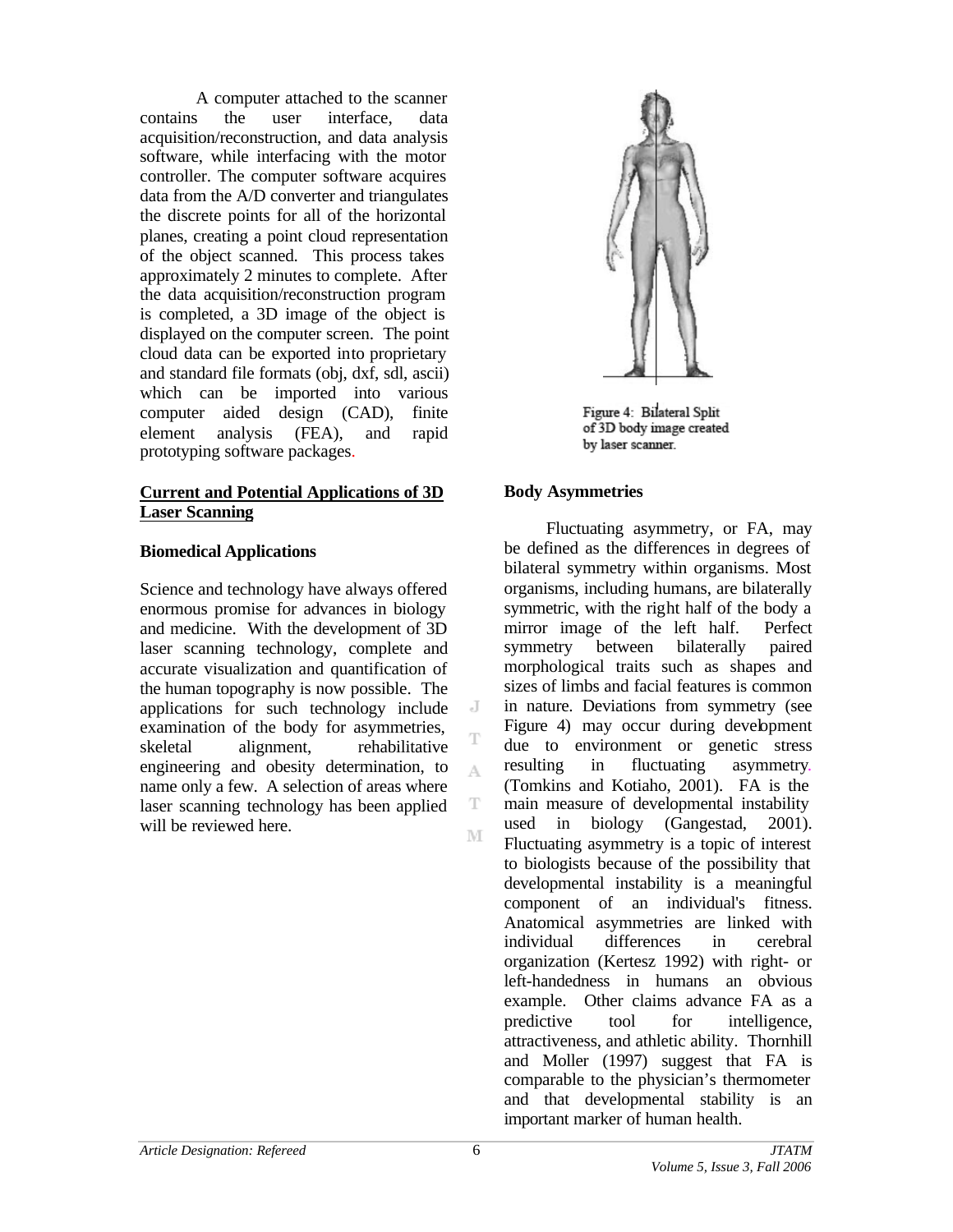Current methods of quantifying FA are not easy and require subtracting the measurement of the right side of a trait from that of the left side. The opportunities for observer bias and human error in measurement are great. Laser scanning makes possible accurate and objective measurements for assessing bilateral morphologic traits in humans by eliminating human subjectivity.

Scoliosis is defined as a structural lateral curvature of the spine that presents itself in humans at the onset of puberty and for which no cause has been established. Currently, it is diagnosed by the visual presence of body asymmetries. Examination of the patient in the standing position may reveal asymmetries in shoulder height, shoulder blade prominences, chest prominences, and other spinal abnormalities. Schmitz et. al (2002) scanned subjects with scoliosis and used the 3D generated model to measure defined anthropometric parameters. The authors concluded that the laser scanning system allowed a rapid, touchless and accurate 3D measurement of the whole body in scoliotic deformities. Images generated by body scanning have enormous potential for precise and repeated measurement of a host of conditions which demonstrate deviation from symmetry.

## **Rehabilitative Engineering**

The design of a properly fitting prosthesis requires an examination of the biomechanical interaction at the interface between the limb and the prosthetic device (Vannier, 1997). The subject's comfort, acceptance and potential for ambulation are dependent upon the quality of fit of the prosthesis. Laser scanning allows the 3D image generated by scanning the body to be a useful tool in the design, development and fitting of prostheses for patients without limbs. Two factors contribute to the comfort of fit of a prosthetic: matching the limb to the prosthesis surface and providing stability to the remaining bone structure of the limb. Laser scanning has been found to provide rapid and accurate description of the skin surface of the limb residua while (spiral)

computed tomography (CT) provides complete and accurate assessment of bone and soft tissue components. The symmetry function built into the scanning software is capable of creating an image of the interfacing surface (http://www.polhemus.com/Hanger.htm). Each of these tools provides the requirements for 3D reconstruction of the prosthetic.

Three dimensional scanning has been found to be a useful tool in breast surgery for breast augmentation, reconstruction after mastectomy, breast symmetry and breast reduction (Hannapel, 2003, January 1; Losken et al, 2005). The body scanner and its associated software can provide quantitative analysis of breast volume, distance, surface area and shape. The technology allows the surgeon to examine pre- and post-operative dimensions of the breast as well as how its volume changes over time. Plastic surgeons have employed the use of 3D image data, reverse engineering and CAD software to simulate a model of the breast. Sun & Chen (2003) used a rapid prototyping machine to make a full sized model of the breast for use in evaluation and consideration of post operative treatments. The potential exists to create much better fitting and more comfortable breast prostheses for mastectomy patients by using this scanning technology.

The use of 3D scanning has also shown important application to wound healing sciences. For burn patients with extensive facial wounds, 3D anthropometry has been used to provide non contact scanning of the face in order to develop transparent facial orthoses (TFO), or masks, at an earlier stage of healing. The 3D scanning replaces the development of masks based on conventional plaster molding that generally take place later in the healing process but also tend to deform the facial tissue of the burn victim (http://www.cyberware.com/news/newsletter s/newsletter10.html). This particular application is an excellent example of the advantage of the non-contacting method of

J T

A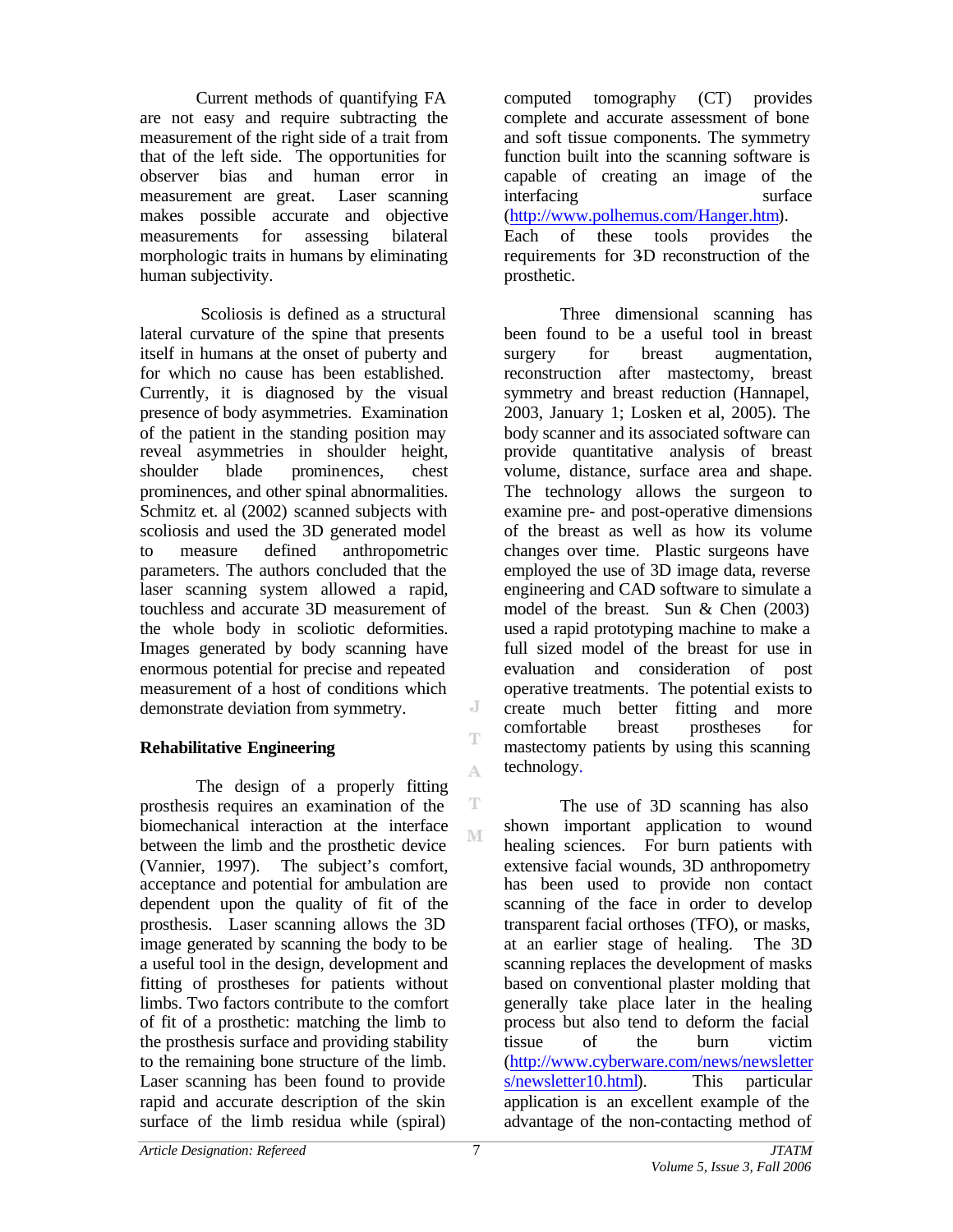measurement characteristic of laser scanning.

## **Obesity Determination**

Anthropometric measurements have long been used as a means for assessing nutritional status and health risks. Health risk has been shown to be highly correlated with body habitus in the young and the old alike. Body habitus refers to one's body shape, size, and disposition as well as one's perception of the body. The increasing trend towards obesity and its complic ations have prompted investigations from the cellular to the environmental levels with regards to prevention, intervention and care of persons suffering from the complications of obesity. Assessing body habitus has become the standard way of identifying and intervening in the population at large in hopes of curtailing the burden of rising health care costs as the population ages (Okosun, 2004).

Traditional methods for assessing the body include circumference measurements like the waist to hip ratio, waist circumference, thigh girth, neck girth, maximal hip girth and mid-arm muscle circumferences. Such measures have been used for predicting health risk based on large scale epidemiological trials. One of the problems with such measures however, is the inaccuracy with which the measures are made. Traditional methods of collecting anthropometric data are time-consuming, fraught with observer errors and inaccuracies, and require physical touching of the subject.

Laser scanning technology offers the health professional a fast, reliable, accurate and cost effective device for body habitus assessment. The major advantages of the laser scanner are that it is easy to use, non-invasive, safe, fast and possesses the potential to provide anthropometric data with increased validity, reproducibility and overall generalizability. Extensive body measurements can be made on a subject in a matter of seconds with no touching of the subject whatsoever. The obesity epidemic warrants investigation into novel

technologies such as laser scanning that foster the assessment of body habitus in large numbers of persons.

## **Summary**

In sum, laser scanning technology offers the biomedical community a quick, efficient method of visualizing and quantifying the human body. For example, quantifying body irregularities such as scoliotic deformities and fluctuating asymmetry is difficult and requires subtracting the measurement of the right side of a trait from that of the left side. The opportunities for observer bias and human error in measurement are great. Laser scanning would allow for accurate and objective measurement of a host of conditions which demonstrate deviation from symmetry. Additionally, laser scanning has proven to be a useful tool in the design, development and fitting of prostheses for patients without limbs. On a broader scale, laser scanning technology offers the health professional a dependable, precise and cost effective device for health risk assessment.

## **Apparel Applications**

Clothing has been defined by Watkins as a "portable environment" (1995). It surrounds the individual creating its own environment within the larger environment and its own climate within the climate of our surroundings. As the surroundings in which we work and play become ever more complex, the interface between our bodies and the larger environment plays a role not only in modesty and adornment, but also in protection and in increasing our own functionality. Modern consumers ushering in the  $21<sup>st</sup>$  century are already conditioned to expect functional, comfortable products tailored to meet their specific needs. From anti-microbial socks to wearable electronics, well designed functional apparel is everywhere from NASA to Walmart (MacGillivray, 2004).

Functional apparel may help an individual with physiological functions such as maintaining thermal balance in a range of

J

T

A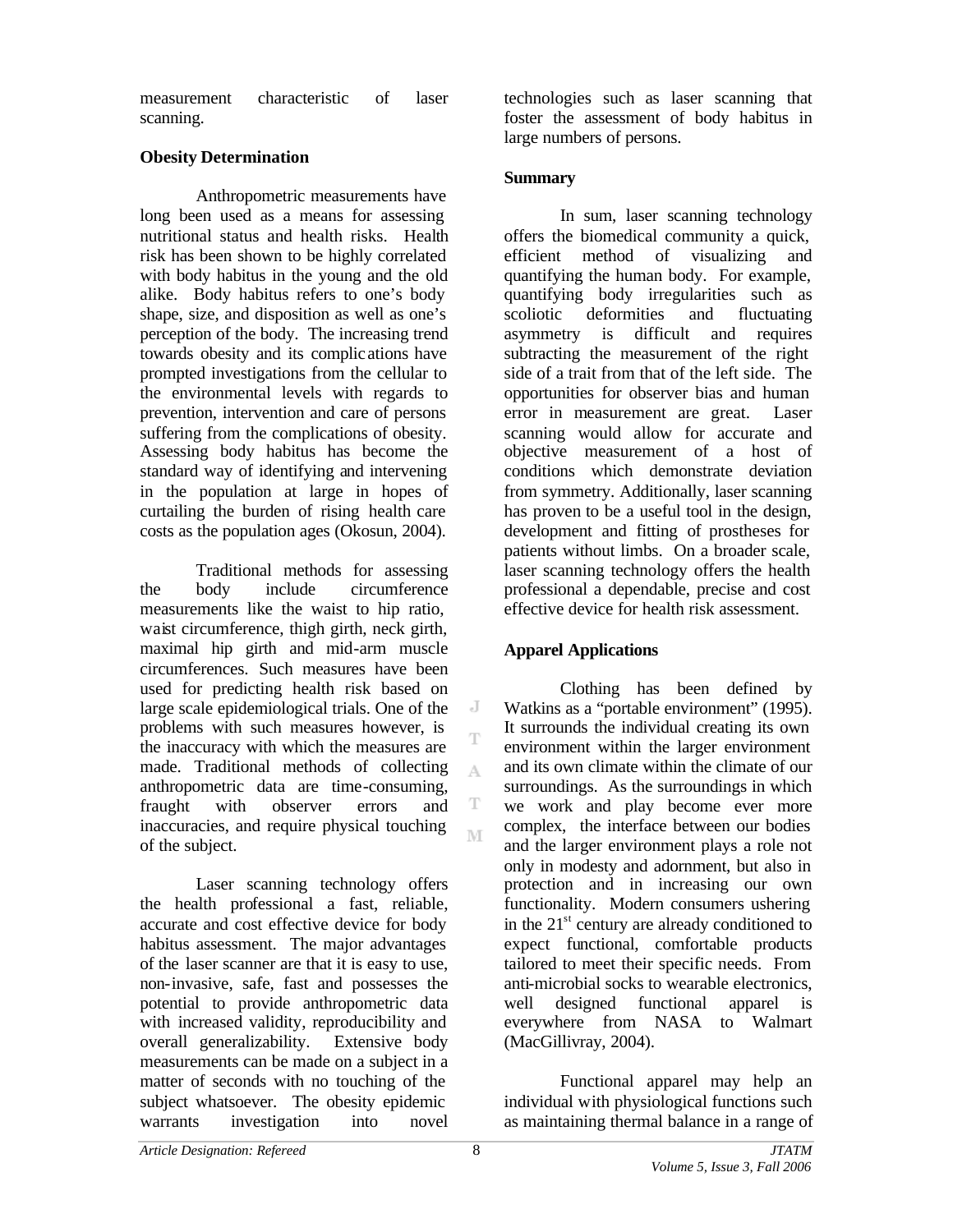environmental temperatures; or aid a person in allowing a full range of motion for tasks that they must perform. Functional apparel may be protective from harmful effects of the environment such as pesticides, radiation, or other toxins. The functions that the apparel must help to perform are defined by the needs of the wearer or user group. Expectations for apparel in the 21st century are high. Consumers want apparel that is customized to their bodies as well as to their wants and needs. Laser scanning offers the opportunity for garments to be customized by function as well as by fit, not only to the masses, but to the individual consumer as well.

## **Thermal Comfort**

The thermal resistance that clothing offers is a critical factor in maintaining thermal balance and therefore, clothing comfort (Fan and Chen, 2002). The microclimate is defined as the interface between the textile and the body's skin (Jirsak, Gok, Ozipek, & Pan (1999). It is relevant in virtually all clothing and personal equipment applications because it acts as a thermal buffer between a person and the environment, thus altering the flow of heat, vapor and liquid between them (Kim and Sun, 2000). Too much or too little resistance will cause a change in the person as he/she strives to maintain thermal equilibrium. Too little thermal resistance for the lightly clothed person at rest in a cool environment will most likely result in a behavioral change in the person (Olesen, Sliwinska, Madsen & Fanger, 1982). On the other hand, clothing that offers too much thermal resistance may cause the body to emit moisture in vapor or liquid form. If the clothing system allows moisture to transfer to the outside where it can evaporate, the body will not have to work so hard to maintain equilibrium. However, impermeable clothing sets off a cycle that begins with increasing the temperature of the microclimate that, in turn, signals the brain to sweat. Because the clothing hampers the body's ability to cool itself, moisture continues to increase at the skin surface resulting in thermal unbalance that

may involve uncomfortable tactile sensations or, in the worst-case scenario, heat prostration. There is a voluminous literature on methods to measure heat and moisture transfer through fabric layers. Much of this literature is reviewed by Levine, Sawka and Gonzalez (1998). However, the microclimate presents a challenge because its properties are so difficult to accurately measure or computationally model for realistic geometries.

## **Protective Wear**

The variety of hazardous environments that require protective clothing for workers presents a daunting task for the designers of protective apparel and equipment. Requirements of such apparel might include protection from one or more of the following risks to the body: extreme cold or heat, flame, toxic gases, liquids, chemicals, particulate dirt, dust or other toxic matter, bacteria, bodily fluids, bullets and sharp projectiles, to mention only a few. Protective clothing evokes visions of bulky, ill-fitting, one-size-fits-all garments that result in heat stress**,** worker inefficiency and limited range of motion.

The wear comfort of protective clothing is a major component of its protective function (Bartels and Umbach, 2004). It is imperative that the design of protective clothing take into consideration the thermal, physiological and mechanical functions of the human body. Protective clothing that hampers worker movements, or prevents a worker from being able to complete a job due to heat prostration, is ineffective and will ultimately be rejected by the wearer. National Fire Protection Association (NFPA) statistics demonstrate that excessive physiological strain caused by overheating of the body is the most frequent reason for fire fighter deaths (Waschburn, LeBlanc and Fahy 1992). While improvements in fire fighter apparel afford wearers more thermal protection, they may also reduce worker time by requiring more physiological energy demands (Malley et al, 1999).

J

T

A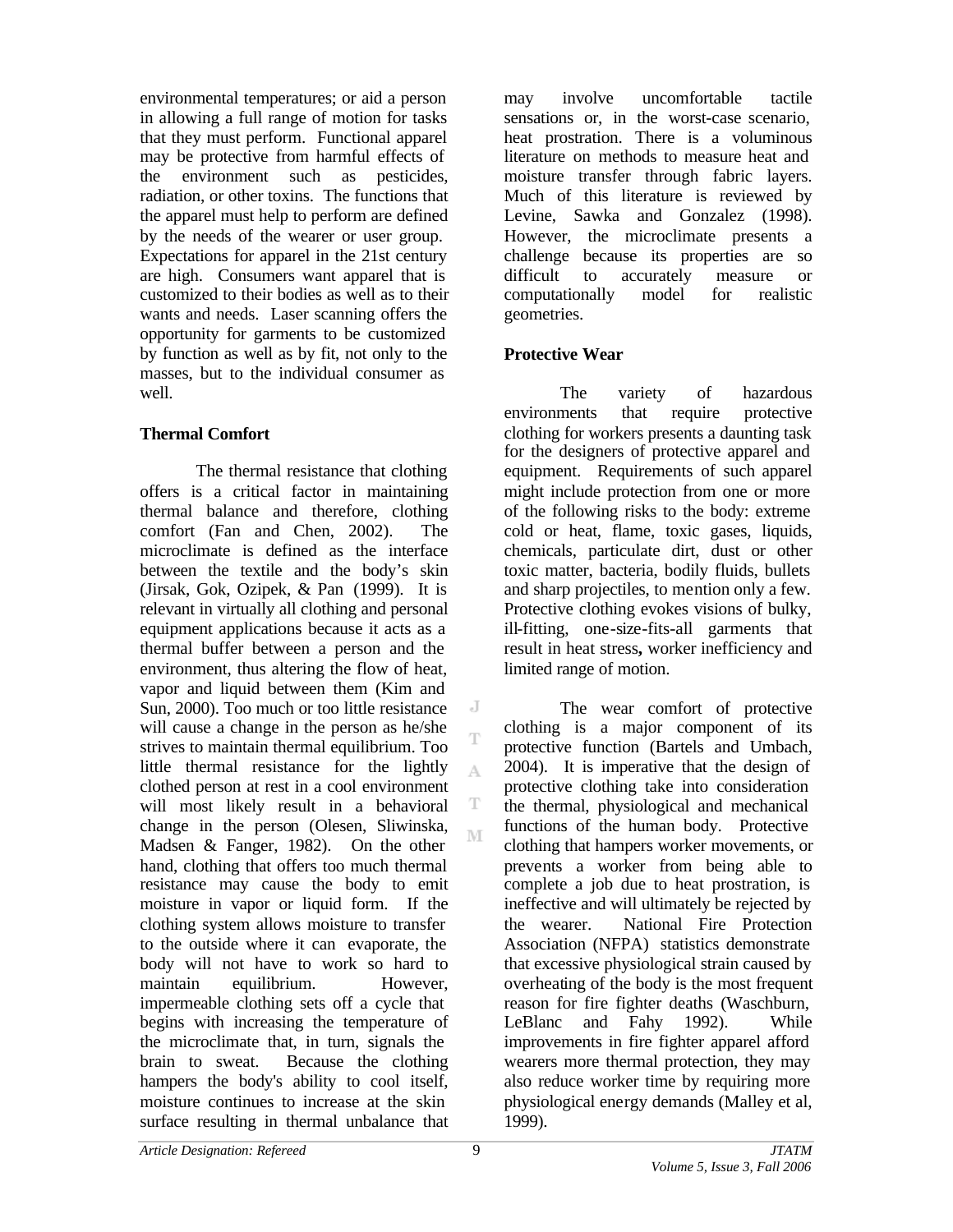### **Athletic Equipment/uniforms**

The design of apparel for sportsspecific activities has often led the way in functional apparel design. Four-way stretch fabrics that incorporate padding, mesh inserts that provide ventilation for sweat inducing activities, pleats to accommodate joint extension and flexion, fabrics which allow moisture vapor transport but are water resistant – all of these innovations first appeared in sports apparel.

Innovation in textile materials and apparel design continues to emerge from the sports sector today. For example, Adidas is promoting a new clothing technology that purports to enhance athletes' movements in 1) running, 2) upper body rotation and quickness and 3) lower body power and movement

(http://www.gizmag.com/go/3573/). The clothing technology developed by Adidas utilizes a combination of compression fabrics, sculpted silhouettes and 3D engineering to optimize fit and comfort and to "boost athletic freedom of movement." In addition to this technology, Adidas has used infrared thermography to map the body's critical heat and sweat zones and then used these results to place heat and moisture dissipating fabrics where they are needed to optimize an athlete's thermal regulation. Nike, also a leader in sports apparel design, has used the concept of creating a body map from a laser scan to

design garments with increased airflow by using strategically placed ventilation zones to facilitate heat transfer ("New Nike," 2005, December 5).

Research on the effectiveness of these innovations is limited at this point in time. The efficacy of compression athletic apparel to enhance muscular strength and endurance was evaluated in one study and did not demonstrate any advantage in spite of product advertisements stating a 30% enhancement of endurance and power (Maitland and Vandertuin, 2002).

#### **Wearable Technology**

The integration of technology into clothing has produced a new area of design intelligent or "smart" clothing. According to Dunne, Ashdown and McDonald (2002), an intelligent garment differs from ordinary clothing in its ability to receive input from the wearer or from the environment and to use that input to activate or change the state of an associated technology. Smart clothing can be seen as a subset of both wearable technology and functional clothing (see Figure 1; from Dunne, 2004, August). A smart garment may be structured to respond to a change in light, temperature, pressure, sound or chemical reaction. Garments responding to a change in blood pressure, heart rate, or breathing need to be customized to the individual for proper fit and placement of the sensing mechanisms; otherwise, intervention may not occur.

M

T

A.

 $\overline{a}$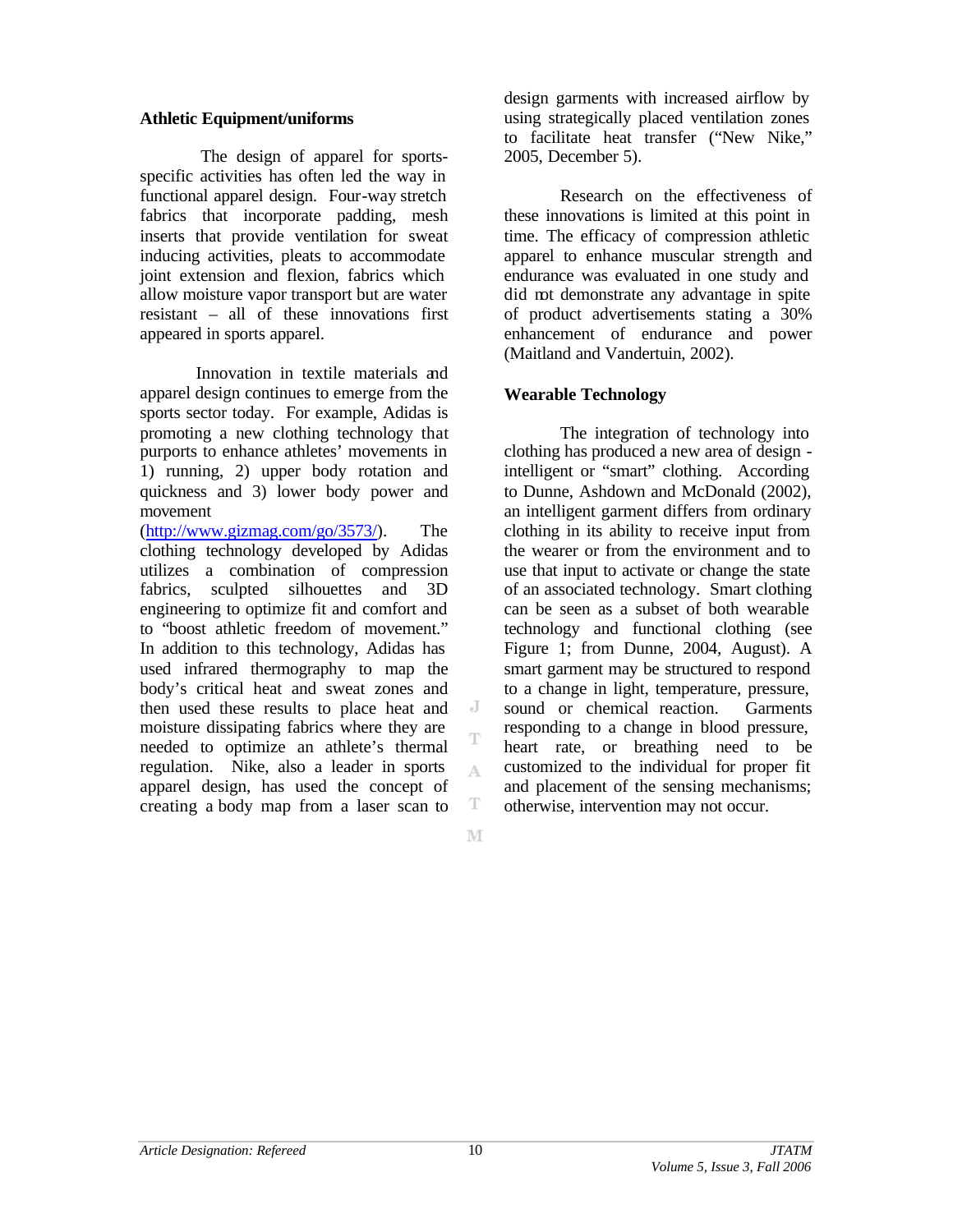

Figure 3: Relationship among clothing technologies.

Dunne L.E. (2004, August). The design of wearable technology: Addressing the human-device interface through functional apparel design. Master's thesis. Cornell University. Used with permission of author.

 $\mathbb{I}$ 

T

T

M

A host of wearable products have been developed that answer the growing need for continuous body monitoring in areas such as weight management, cardiac disease, sleep disorder, and assisted living. These wearables generally include donning some kind of device such as an armband that contains sensors that auto-record personal data. The data is then uploaded wirelessly to a computer with software that analyzes the data. The medical professional, healthcare professional, nutritionist, trainer, or the individual themselves then determines whether a change in behavior or practice is warranted. The combination of wearable monitors, wireless devices and software tailored to meet specific clinical needs are especially welcomed by medical professionals who can monitor their patients from remote location.

A further development in the evolution of wearable technology is the convergence of electronics and textiles. This junction has led to the development of electro-functional fabrics capable of collecting, transmitting and receiving energy within the textile structure itself. With electronic textiles, the functional components are embedded in the structure of the fiber or fabric, eliminating the need for wires or cables. Electronic textiles can conduct and sense and are being used in a

host of intelligent wearable applications including biophysical monitoring, motion and position sensing, illumination, and warming.

As a portable environment, wearable technology must take into account factors related to the human/machine interface: comfort, mobility, utility and aesthetics. Intelligent wearables are a new technology and, as such, will go through several adaptations as new applications are explored. Presently, most wearables are designed by individuals or teams including computer scientists, engineers, athletic trainers, occupational therapists, or other medical professionals. The integration of wearable technology into customary apparel in the  $21<sup>st</sup>$  century requires an interdisciplinary approach that blends the methodologies of the various disciplines so that a comprehensive and innovative solution can be found for functional apparel that 1) fits, 2) is comfortable, and  $\overline{3}$  is acceptable to the wearer.

## **Mass customization**

Mass customization is a hybrid of mass production and customization (Lee and Chen, 2000). It encompasses a strategy that uses information technology to produce customized goods and services with efficient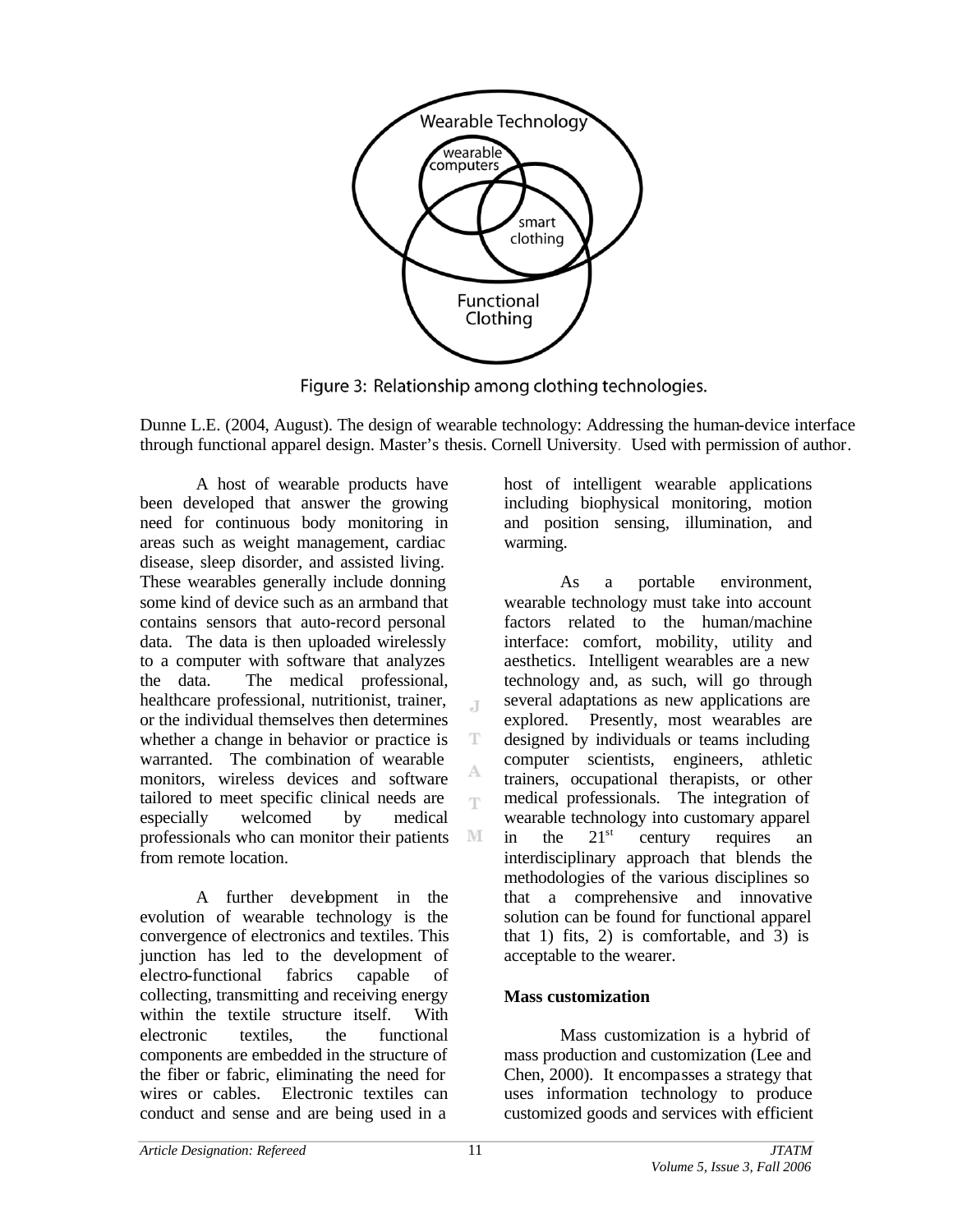low-cost mass production methods. According to Pine (1993) advanced technology is a prerequisite for the implementation of mass customization.

Mass customization of apparel requires automation in at least three processes: body measurement, pattern design, and fabric cutting (Xu, Yuang, Yu, and Chen, 2002). Laser body scanning provides a method of non-contact measurement which results in extensive and accurate measures of the body. Once measured, the customer selects a garment design and the fabric from which to make it. Interfacing pattern- making software alters the selected pattern to fit the individual's measurements. The pattern is then sent digitally to a single -ply fabric cutter that cuts the garment out of fabrics pre-selected by the customer. The garment is assembled (sewn) and sent to the customer within days of order placement. According to Anderson et. al. (1997), emerging technologies like laser body scanning and the translation of body measurements to a portable digitized format such as a smart card will help to move mass customization into the mainstream.

Kamali and Loker (2002) investigated on-line consumer involvement in apparel product design and found that consumers' satisfaction increased as interactivity based on design involvement was offered. The number of design feature options for a mass customized product did not make a difference in the satisfaction of consumers with the process – they were as satisfied with 50 feature options as with 37,500. Kamali and Loker (2002) concluded that mass customization strategies that promote consumer involvement in product design are an attractive approach for web-based businesses.

## **Summary**

The laser scanner is an important tool for apparel applications that require a close examination of the microclimate. Because the laser scanner is capable of measuring both the dimensions of the body

as well as the outside layer of a garment, the physical dimensions of the microclimate can be quantified in unprecedented detail for its impact on heat and moisture transfer. Utilization of microclimate data can then be used to guide the development of a functional garment that facilitates optimum moisture management and climate comfort resulting in a longer, safer, and more comfortable wear time. Lastly, the emerging industry of wearable technology will require the use of individual body measurements and 3D imaging in the design process so that specific body measurements and body conformations can be examined in relationship to the wearable technology and its potentially seamless interface with the human body.

## **Ergonomics**

Understanding the interaction between the human body and its work environment will be improved with laser scanning technology by providing more accurate information on the size and shape of the human body. Anthropometric information derived from large population studies, such as Size USA, is providing a wealth of information to ergonomic researchers allowing them to validate digital human models, "fit" the job to the individual, and to examine special ergonomic issues of particular subsets of the population, such as the elderly.

## **Validation of Models**

Human modeling, or the modeling of the human body interacting with its environment, has evolved rapidly over the last 20 years bridging computer-aided design, human factors engineering and ergonomics. Digital Human Modeling (DMH) is an important component of the design process for products that require user-friendly interface, proactive ergonomics or when analyzing and improving the physical ergonomics of a product is critical to its commercial success (Chaffin, 2005). 'Jack' (U. of Penn.) and 'Santos' are commonly used DHMs. Case studies published by Chaffin (2001), indicate that the most common use of DHM

J T

A

T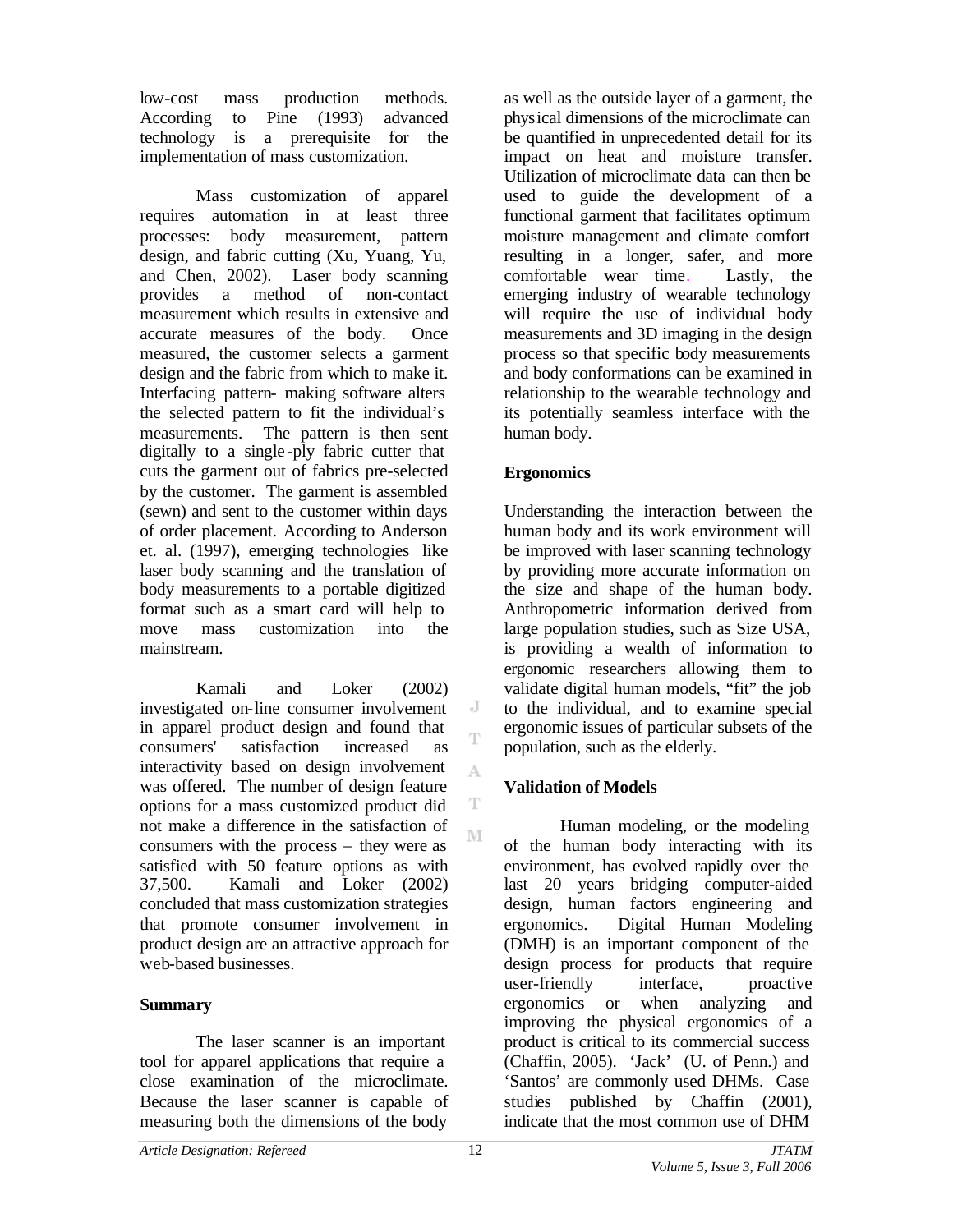tools is to simulate people of extreme sizes in order to create designs that accommodate a large variety of people, to allow them to reach, see and/or fit in a given space. Current difficulties include digital human models whose skeletal joint angles are anatomically correct, but neglect to incorporate restrictions in range of motion owing to clothing on the body or physical disability due to age or injury and the need for specialized ergonomic knowledge to use them correctly. Range of motion may include twisting, turning, extending or flexing limbs, reaching or grabbing with arms and hands. Laser scanning offers an accurate and time efficient way to measure realistic ranges of motion for various anatomical joints.

A growing number of industries are incorporating DMH into the design process including the automotive industry where digital human models provide information regarding a number of user interface variables such as: comfort rating for the evaluation of postures, dynamic movement of the body in relationship to ingress and egress, position of the seatbelt and the space necessary to access controls, and the contact between human and seat. Work environment and interior designers have begun to use DHM to improve the efficiency of working methods and production equipment, as well as indoor environmental simulations of airflow and containment concentration fields. The integration of a DHM simulating a physical handicap with 3D visualizations of products and living spaces, allow real-time simulation and interaction; testing a product or environment's performance prior to construction and therefore avoiding the need for expensive 'mock ups' (Duffy, 2005). NASA is using digital human models to provide information about the volume that a crewmember occupies (R. Rogge, et.al., 2005) and the video game/entertainment industries are employing DHM to provide the framework for the creation of realistic virtual humans (Magnenat-Thalmann et. al. 2004, Seo & Magnenat-Thalmann, 2003, 2004). For a more sophisticated model, motion capture data can be combined with

anthropometric data to allow a designer to simulate a diverse set of manual tasks (Chaffin, 2005).

**Seat designs** are of great interest in the automotive, aircraft, and furniture industries. Consumers often do not notice when a seat is ergonomically designed and comfortable. However, if the automobile seat or office chair is uncomfortable, the consumer's attention is drawn to that seat in a negative way, which may lead to dissatisfaction with the entire product and little if any repeat business with the product's manufacturer. By measuring subjects in a seated position with the body scanner, seat designers can make more comfortable fitting seats and may be able to mass customize seats molded specifically for the conformation of individual customers' hips.

The design of airline and automotive interiors is now facilitated by the use of 3D human models (Roach, 1998). For the automotive industry, comfortable seating is considered a requirement by consumers. High-resolution human models provide ergonomic information regarding appropriate seat height, necessary leg room and will once "seated" can generate a computerized pressure map (Reed, Manary, Flannagan, Schneider, 2002). Seat and cushion designers for high performance vehicles have also made use of digital human models in order to better understand vibration and the body's limited tolerance to cope due to body dynamics (Rosen & Arcan, 2003).

## **Summary**

Statistics derived from body scanning measurements may be used for validation of various ergonomic models including the aforementioned range of motion studies, length of reach studies, ingress/egress from automobile designs, and seat designs. Other areas where validation is needed include: field of view models of heavy equipment (for safety), posture of the body when lifting light, moderate, or heavy loads, and positioning of automotive airbags

J

A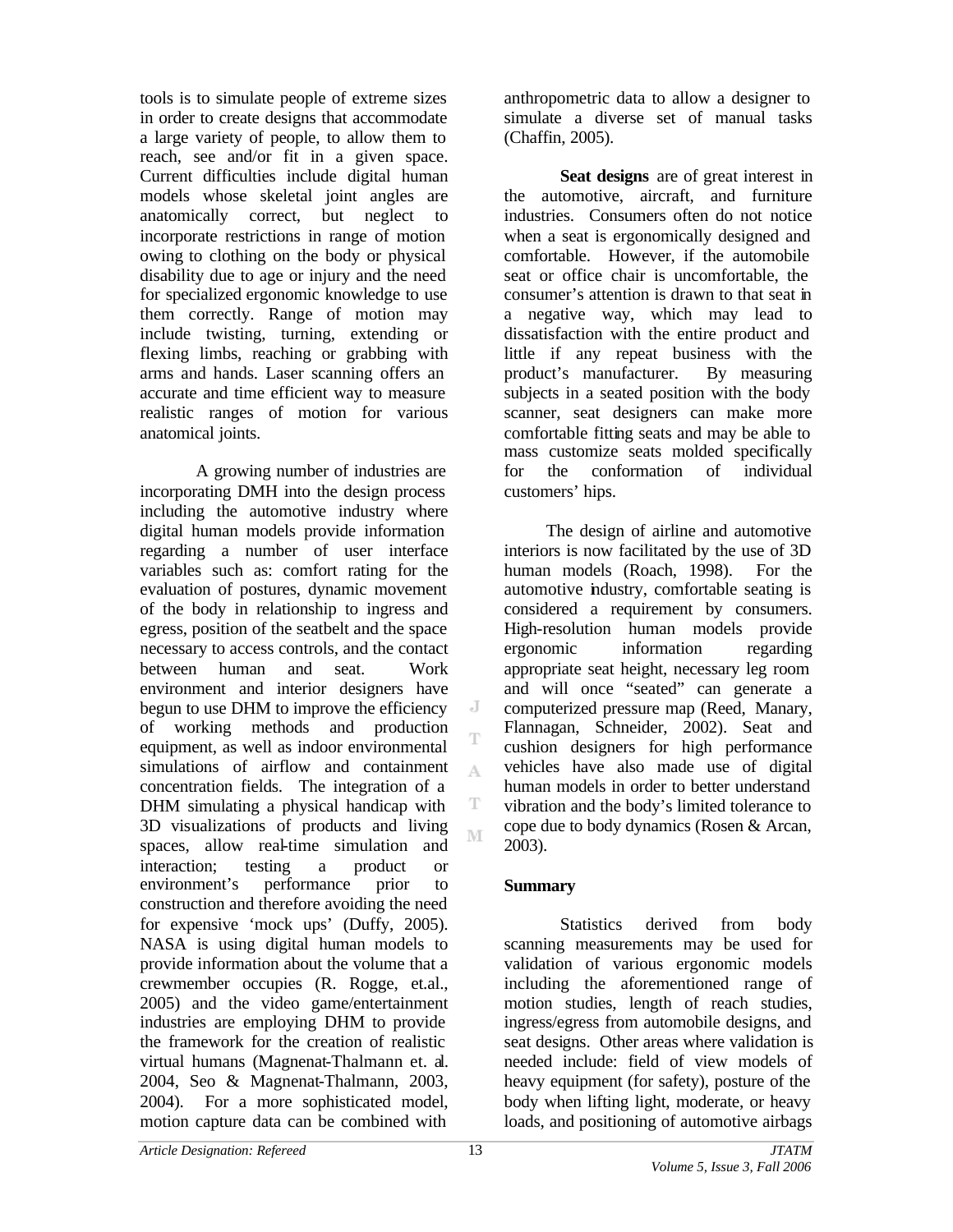for optimum protection (Lockett, et al., 2005).

## **Reverse Engineering**

In many areas of engineering, medical sciences and the arts there is a strong demand to create an appropriate computer representation of existing objects from huge sets of measured data points. This process is called reverse engineering or reverse engineering of shapes. Product information generation applications are very common and include reproducing and redesigning legacy parts, when no original drawings or documentation are available or in areas where aesthetic design is particularly important, such as the automotive industry. Another important area of application is custom fits to human surfaces, for mating parts such as helmets, or prostheses. Three-dimensional CAD models are the industry standard communication tool for manufacturing and design. By converting physical parts, through 3D scanning to a CAD format, efficiencies can be realized in areas such as product development, manufacturing technology, enterprise communication, market evaluation, and, time to market.

Data captured with the 3D laser scanner can be imported into many existing engineering applications including CAD, FEA -finite element analysis, or CFD computational fluid dynamics, simulations, rapid prototyping processes and quality control. The major advantage common to all these applications is that the scanned data can replace the time consuming and tedious step of generating CAD models of the part. In some cases, such as aerodynamic or heat transfer simulations, computational results may be more realistic by using a 3D model of the actual scanned shape as opposed to idealistic representation generated from CAD models.

**FEA Simulations** use B-spline curves or NURBs (non uniform rational Bspline), both mathematical representations of a curved surface, derived from the point cloud data to accurately represent the part or

component without the need to create a model of the part. Stress analysis, fluid dynamics, heat transfer of the *existing* object can be modeled if the point cloud data can be efficiently imported into the simulation software. Objects with complex geometries and curvatures such as automobile bodies, can be represented more accurately and efficiently with scanned data instead of generating a theoretical CAD model.

**Rapid Prototyping or Miniaturization** of an existing part into a scaled down version of itself is useful when designing or redesigning an assembly consisting of new and existing parts. By laser scanning the existing part, time and effort can be saved that would have been spent on measuring and drawing a CAD model of that part. Williams, Torrens and Hodgson (2004) used anthropometric data to generate CAD models which were then, through rapid prototyping techniques used as a design and quality manufacturing tool to produce better fitting military gloves.

## **Standards and Tolerances**

Three-D laser scanning may also become an important tool in the area of geometric dimensioning and tolerancing (GD&T) of part surfaces. Tolerance evaluation (how to assess geometric deviations of a part from its intended design) has traditionally been performed with data acquired with coordinate measurement machines (Hong-Chang, 2002). For parts with complex curvatures, single point measurements characteristic of coordinate measurement machines may not provide enough data to accurately capture the true shape of the part's curvature or may be unreasonably time-consuming. 3D laser scanning overcomes this shortcoming by providing a more adequate sampling of the part's surface and may ultimately lead to new paradigms in GD&T inspection practices. For example, computer aided verification (CAV), where the 3D measurements of a manufactured part or prototype can be directly compared to its CAD model and any dimensional deviations can be shown in color over the part's

J

A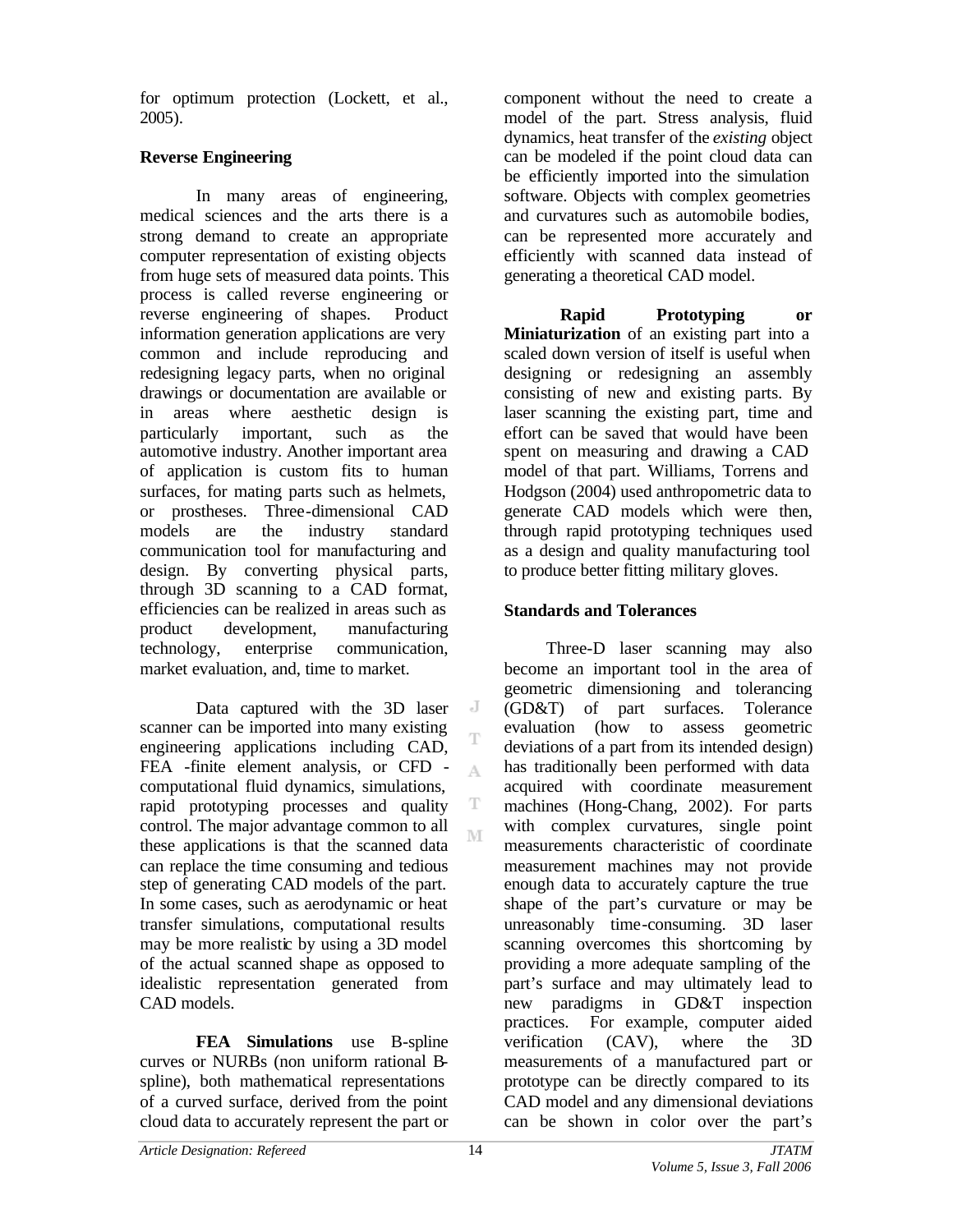surface. Numerous businesses specializing in metrology offer inspection services that offer CAV capabilities and can convert files of scanned data for FEA simulations of the scanned part.

### **Summary**

The concept of reverse engineering began with traditional engineering applications but now has spread into a variety of disciplines including ergonomics, medical sciences, and archeology. Through laser scanning, existing objects become virtual, allowing for easier modification and re-design. This process eliminates the need to create multiple physical mock-ups of the original, saving time and money in the redesign of the object.

## **Limitations**

## **Anthropometric**

While 3D laser scanning technology is quick and produces accurate, reproducible data, there are still limitations. First, there is incomparability of measuring techniques between scanners as well as the lack of standards, published or unpublished, on the interpretation of human measurements or measurement terms. Most scanners are intended to be non-contact, but touch of the human body to find the appropriate landmarks (predefined key measurements such as waist, chest, and wrist) is occasionally needed (Simmons & Istook, 2003; Xu, et al., 2002). Secondly, the human body and its positioning impact results. A subject's stance and foot positioning can impact the height, inseam and hip measurements and respiration can significantly impact chest measurements (Mckinnon & Istook, 2002). Finally, no body scanning system is currently able to capture 100 percent of the body's surface (Istook & Hwang, 2001; Ulijaszek, et al., 1998) and may miss horizontal surface features since the laser light shines parallel to these features. Lastly, access to scanning equipment may be difficult as there are few portable devices and they tend to have even more problems and limitations.

**Non-anthropometric**: Other limitations exist that are associated with non-anthropometric applications. One is the large number of data points  $(> 300 000)$ generated by the system when creating the point-cloud representation of the object's surface. Cumbersome data files result and there is research under way to reduce the point cloud data to more efficient B-spline or NURB representations of the scanned surface that can be more easily manipulated in CAD or FEA simulation software (Lee, et al., 2001, Steinberg, et al., 1998).

Current laser scanning systems are capable of measuring only static objects as opposed to motion capture systems commonly used in ergonomic or healthrelated studies which can measure the dynamic motion of a limb or joint. However, most surface measurement technologies (CMM, CT, optical) are inherently engineered for scanning stationary objects.

Irrespective of its limitations, 3D body scanning can produce precise, useful data for a multitude of different applications and thus the technology is currently being extended far beyond its original function of collecting anthropometric measurements.

## **Future Applications of Laser Scanning Technology**

As laser scanning becomes more practical and cost efficient, new applications can be realized. The breath and scope of applications for this technology demonstrate its use for today's multidisciplinary problems. Potential applications of laser scanning technology are listed below:

**Asymmetries of the Body:** Indepth research can now be performed and stronger correlations among various asymmetries in the body and maladies can be made using laser scanning technology due to its ability to accurately measure small changes in shape and size of body parts. Laser scanning may become an important diagnostic tool for the health professions.

J

A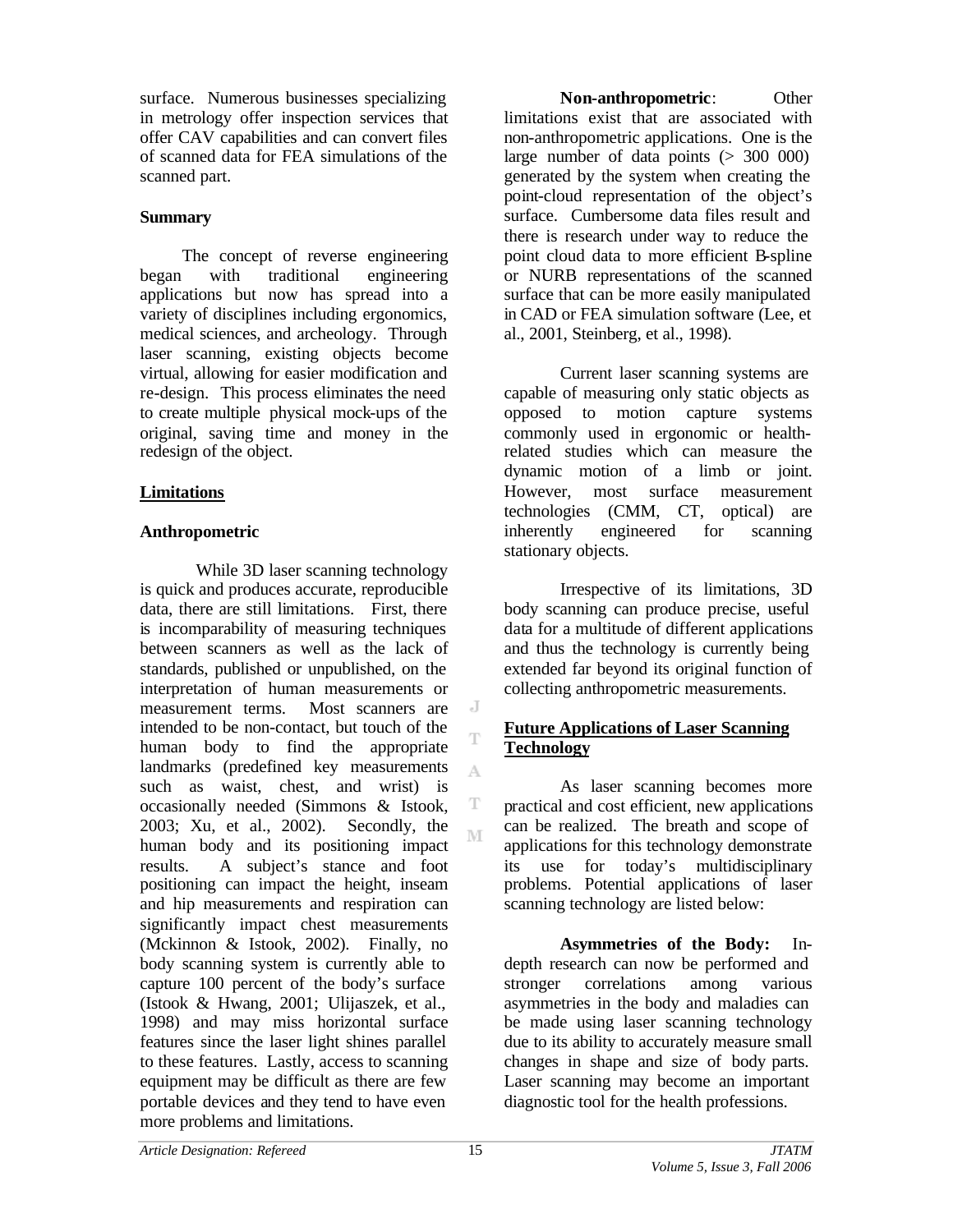**Cosmetic Surgery**: Laser scanning has huge potential for a variety of cosmetic medical procedures including eye, nose, or other facial features, breast, stomach, hip, and leg modifications. The data from laser scanning can provide a 3D image that can be used with CAD to build a model of the body modification providing the patient with a more realistic view of the outcome. In addition, the patient can be actively involved in the actual design of the modification.

**Body Size Assessment:** Instead of relying on one measurement (weight) or the combination of two measurements such as height and weight (Body Mass Index), laser scanning can introduce the next generation of body size assessment. A simple calculation converts the surface measurements of the human body to the actual space a body takes up in terms of volume. In the future, dieticians and health professionals may speak in terms of "volume reduction" instead of "weight reduction". Health organizations may propose a "Body Volume Index" that calls out acceptable chest, torso, hip, arm, and leg volumes for the given height of a person. Much more accurate and detailed changes in body size and shape can be measured with laser scanning technology and people attempting to alter their body shape, such as body builders gaining weight or persons in weight loss programs, can measure their progress from the scans. Changes in body volume may be much more affirming and motivating to an individual trying to reduce or reshape their physique, especially when weight stays the same or is slow to change.

**Protective Clothing**: Great improvements in wear comfort for soldiers, haz-mat teams, fire fighters, police, and other first responders should result by combining laser scanning technology, functional apparel design expertise, and heat/mass transfer engineering. Functional apparel designers will be able to use microclimate data together with heat transfer simulations to create more comfortable, better fitting protective wear, thereby increasing their productivity and effectiveness.

**Athletic Equipment and Apparel:** By combining 3D laser scanning with temperature profiles obtained from infrared imaging systems, important advances in athletic equipment and sport apparel can be made. Better fit and heat transfer properties of uniforms will undoubtedly lead to enhanced athletic performance. Custom-fit shoulder pads, knee pads, and helmets could be made using procedures similar to those described for prosthetic fittings.

**Thermal Comfort of Clothing:** Potential applications include modeling heat transfer from the body's skin through a garment draped over the body, where the microclimate could be incorporated into the model.

**Aerodynamic Modeling:** Aerodynamic modeling of the underbody of automobiles (mass produced or specialty e.g. race cars) might reduce the amount of drag produced by the car. If the effects of minor changes in the aerodynamic shape of an object are to be modeled, then it would be much more efficient to make them through computer modeling than developing a physical model and going through a series of tests at a wind tunnel facility. In the future, sports trainers may be able to identify optimum body shapes, sizes and positioning that create minimal aerodynamic or hydrodynamic drag for sports such as bicycle racing, downhill skiing, running, and swimming using 3D laser scan data and CFD (computational fluid dynamics) simulations.

**Animation:** Video game players may soon be able to place 3D versions of themselves in their favorite video games simply by sending a scan of themselves to the game manufacturer, and having the manufacturer create a video game character from the scan data. Inanimate objects, animals, and other items may be scanned and animated for purposes of fantasy characters in films or videos. Persons who have been laser scanned and animated may remain perpetually "virtual" for use in a variety of applications.

 $\overline{A}$ 

A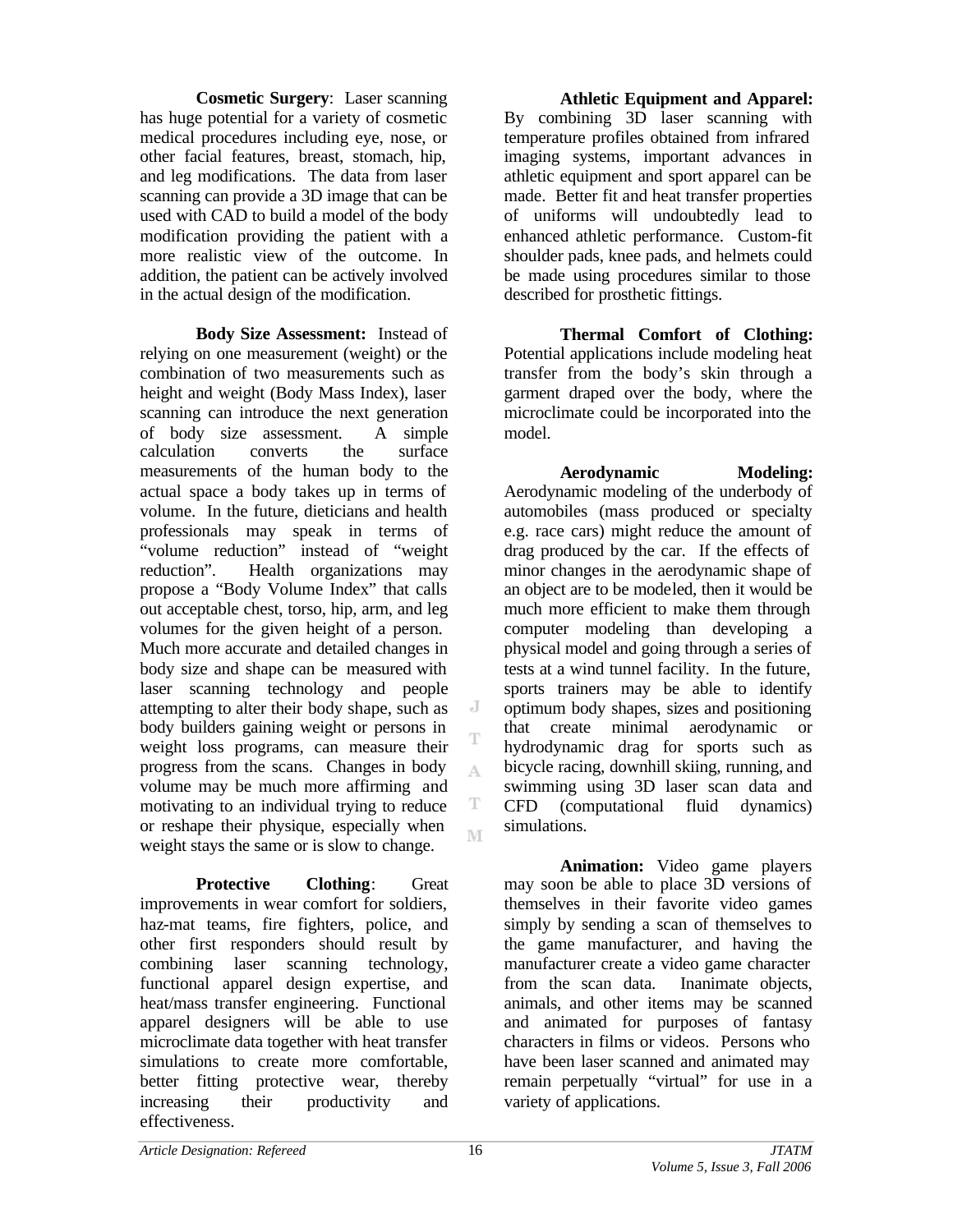**Virtual brand try-on for apparel sold over the Internet:** Laser scanning and its resultant 3D body image is a key technology enabling the support of more accurate on-line product visualization, automated garment sizing and size selection. A consumer wanting to know what they would look like in a particular garment featured by their favorite online e-tailer would only have to swipe their magnetic card (or other media) that holds their own body scan data and their computer screen would project an image of themselves wearing the garment. The image could be rotated for a full 360° turn of the body, showing front, back, and sides. The consumer could "try-on" different colors, styles and brands; whatever the e-tailer offered.

## **Conclusion**

It is anticipated that many more opportunities for creative collaboration will be explored as 3D laser scanning receives increased exposure through the dissemination of research and innovative product development. The intersection of

## **Bibliography**

- Adidas Formotion<sup>TM</sup> clothing technology. (December 23, 2004). Retrieved on December 1, 2005 from http://www.gizmag.com/go/3573/
- Anderson, L. J., Brannon, E. L., Ulrich, P. V., Marshall, T., Staples, N., Grasso, M. et al. (1997). Discovering the process of mass customization: A paradigm shift for competitive manufacturing. National Textile Center Research Briefs. Retrieved on December 15, 2005, from http://www.ntcresearch.org/pdfrpts/AnRp98/i95-a19.pdf

diverse fields such as apparel, engineering, ergonomics and biomedicine encourages the sharing of problem solving strategies and research methodologies. Such collaboration offers the potential for creative design exploration that is beyond the scope of any one perspective or discipline. New technologies perpetuate a range of design possibilities, creating what Parsons and Campbell (2004) refer to as a "complex and multifaceted set of decision points" for designers, researchers, technicians and product developers. The 3D laser scanning capability allows for more flexibility in conceptualizing prototypes and in altering and adapting existing products and processes, thus expanding the possibilities for innovative solutions. As the role of digital tools in the design process illuminates new modes of thinking, it also encourages new approaches to design (Cross, 1984). Most notably for 3D scanning, new approaches will undermine the "one size fits all" paradigm in product development and pave the way for customization in a range of applications currently beyond the imagination.

- Bartels, V.T. and Umbach, K.H. (2004). Physiological function and wear comfort of protective clothing with the examples of OR-gowns and firefighter garments. *Proceedings of the 4th International Conference on Safety and Protective Fabrics*, 3-17
- Bennett, K.A. & Osborne, R.H. (1978). Interobserver measurement reliability in anthropometry. *Human Biology*. *39*, 124-30.
- Bray, G.A., Greenway, F.L. & Molitch, M.E. (1978). Use of anthropometric measures to access weight loss. *American Journal of Clinical Nutrition*. *31*, 769-73.

J T

A Ŧ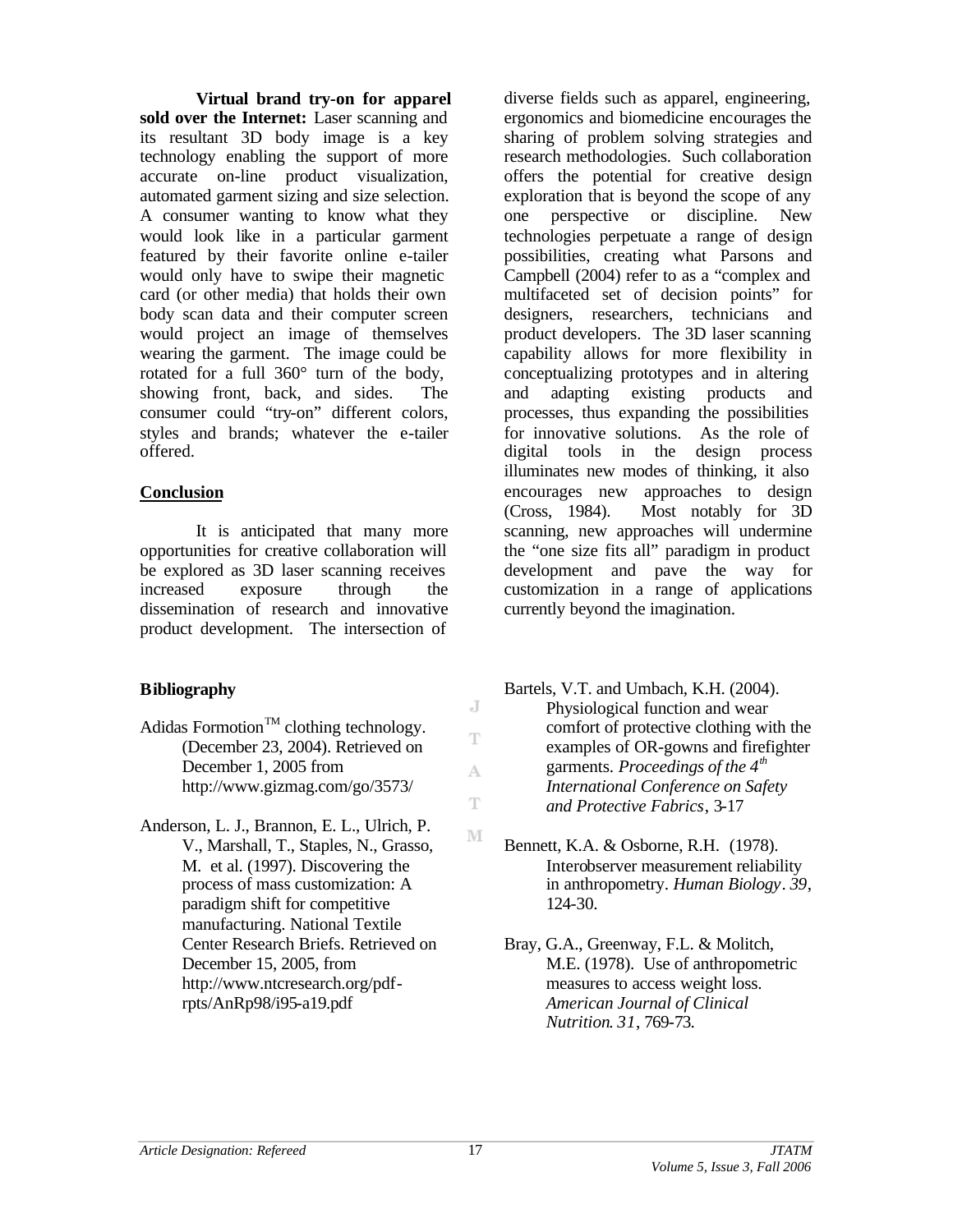Buxton, B., Dekker, L., Douros, I. & Vassilev, T. (2005). Reconstruction and interpretation of 3D whole body surface images. The Ergonomics Society. Retrieved November 21, 2005 from http://www.ergonomics.org.uk

- Cameron, N. (1986). The methods of auxological anthropology. In Faulkner, F. &Tanner, J.M. (Eds.), *Human Growth.* 3<sup>rd</sup> edition, New York, NY: Plenum Press, 3-46.
- CCD developer, learning factory recognized. (1/05/06). Retrieved on 1/7/06 from http://www.technologyreview.com/TR /wtr\_16125,323,p1.html
- Chaffin, D.B. (2005). Improving digital human modeling for proactive ergonomics in design. *Ergonomics. 48*(5) 478-91.
- Chaffin, D.B. (Ed). *Digital Human Modeling for Vehicle and Workplace Design*. Warrendale, PA: Society of Automotive Engineers.
- Chen, F., Brown, G.M. & Song, M. (2000). Overview of three-dimensional shape measurement using optical methods. *Optical Engineering*. *39***,** 10-22.
- Chen, Y.H. (1999). Data reduction in integrated reverse engineering and rapid prototyping. *International Journal of Computer Integrated Manufacturing***.** *12***(**2), 97-103.
- Chow, J., Xu, T., Lee, S. & Kengkool, K. (2002). Development of an integrated laser-based reverse engineering and machining system. *International Journal of Advanced Manufacturing Technology*. *19*(3), 86-191.
- *Cosmetic Surgery Times*. Retrieved December 27, 2005 from http://www.cosmeticsurgerytimes.com /cosmeticsurgerytimes/article/articleD etail.jsp?id=43730

Cross, N. (Ed). (1984). *Developments in design methodology*. New York: John Wiley and Sons.

- CUErgo Cornell University Ergonomics Website (2005). Retrieved July 5, 2005, from http://ergo.human.cornell.edu/DEA 325 notes/anthropometry.html
- Duffy, V. G. (2005). Digital human modeling for applied ergonomics and human factors engineering. *Proceedings of CybErg 2005. The Fourth International Cyberspace Conference on Ergonomics*. Johannesburg: International Ergonomics Association Press.
- Dunne L.E. (2004, August). The design of wearable technology: Addressing the human-device interface through functional apparel design. Master's thesis. Cornell University.
- Dunne, L., Ashdown, S. & McDonald, E. (2002, in press). "Smart systems": Wearable integration of intelligent technology. *Proceedings of the ICEWES Conference*, Cottbus, Germany.
- Dunne, L., Ashdown, S. & Smyth, B. (2005). Expanding garment functionality through embedded electronic technology. *Journal of Textile and Apparel Technologies and Management*. Retrieved January 29, 2006, from http://www.tx.ncsu.edu/jtatm/volume4 issue3/articles/Loker/Loker\_full\_136\_ 05.pdf
- Fan, J. & Chen, Y.S. (2002). Measurement of clothing thermal insulation and moisture vapour resistance using a novel perspiring fabric thermal manikin. *Meas. Sci. Technol. 13,* 1115-1123.

J T

A T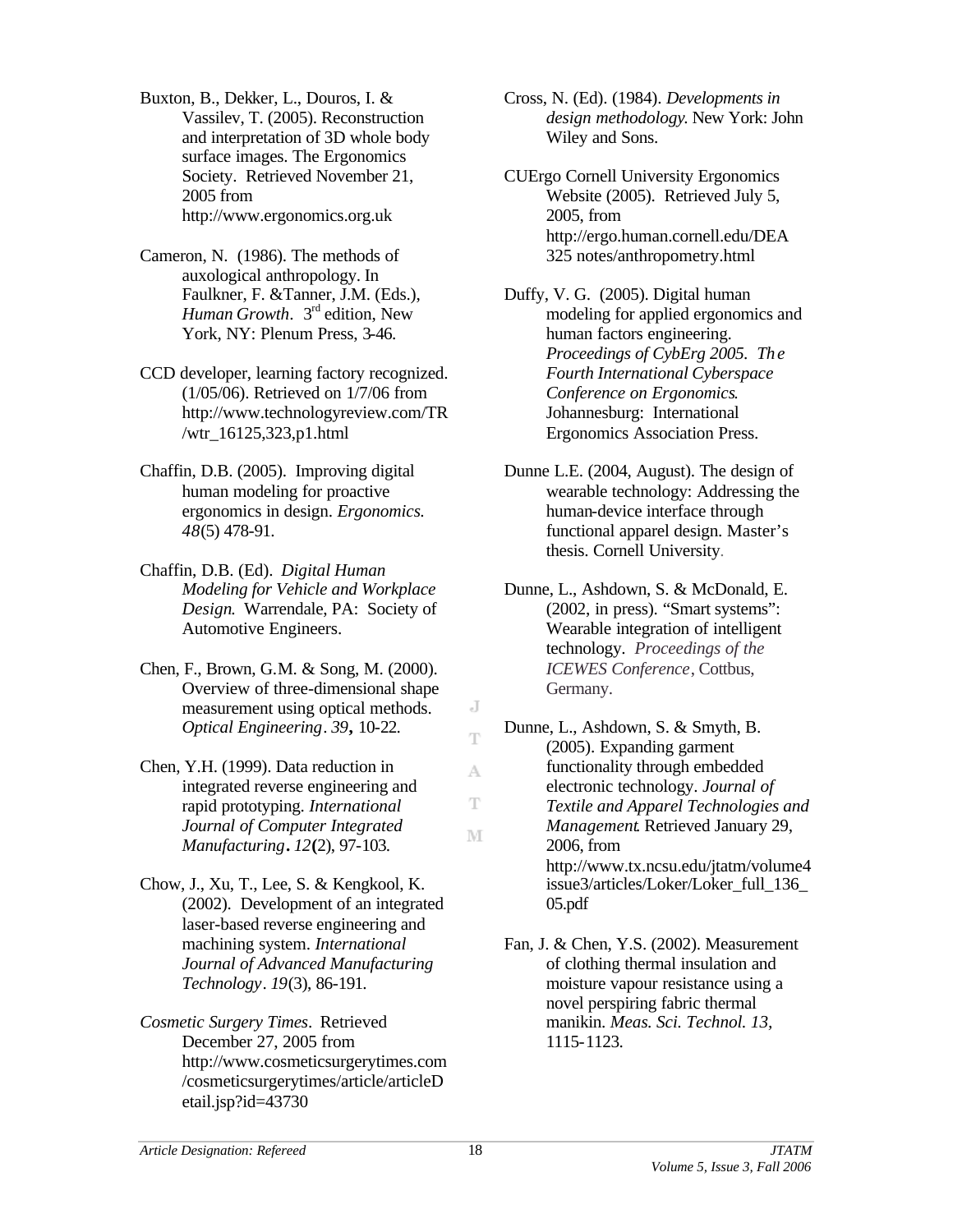Foster, T.A., Webber, L.S. & Sathanur, R. (1980). Measurement error in a largescale anthropometric survey. *American Journal of Biology*. *4*, 253- 63.

- Gangestad, S. W., & Cousins, A. J. (2001). Adaptive design, female mate preferences, and shifts across the menstrual cycle. *Annual Review of Sex Research*. *12,* 145-185
- Gordon, C.C. & Bradtmiller, B. (1992). Inter-observer error in a large-scale anthropometric survey. *American Journal of Human Biology*. *4*, 253-63.
- Hanapel, C. E. (2003, January 1). 3-D imaging photography bolsters breast procedures. Hanger has revolutionized the process of fitting a patient for a prosthetic or orthotic device with Insignia<sup>TM</sup>. Retrieved November 17, 2005, from http://www.polhemus.com/Hanger.ht m
- Hong, Y.S. & Chang, T.C. (2002). A comprehensive review of tolerancing research. *International Journal of Production Research*. *40* (11), 2425- 2459.
- Hong, Y.S. & Chang, T.C. (2002). A comprehensive review of tolerancing research. *International Journal of Production Research*. *40* (11), 2425- 2459. http://www.cosmeticsurgerytimes.com /cosmeticsurgerytimes/article/articleD etail.jsp?id=43730
- Istook, C.L. (2000). Rapid prototyping in the textile and apparel industry: A pilot project. *Journal of Textile Apparel, Technology and Management*. *1*(1), 1-14.
- Istook, C.L. & Hwang, S. (2001). 3D body scanning systems with application to the apparel industry. *Journal of Fashion Marketing and Management*. *5*(2), 120-132.

Jamison, P.L. & Zegura, S.L. (1974). A univariate and multivariate examination of measurement error in anthropometry. *American Journal of Physical Anthropology*. *40*, 197-203.

- Jirsak, O., Gok, T., Ozipek, B. & Pan N. (1999). Dynamic moisture vapor transfer through textiles: Part III: Effect of film characteristics on microclimate moisture and temperature changes. *Textile Research Journal, 69*(3), 193-202.
- Johnston, F.E., Hamill, P.V.V. & Lemshow, S. (1972). *Skinfold Thickness of Children 6-11 Years, United States (Vital and Health Statistics*, Series 11, No. 120), US Department of Health and Human Services, Washington DC.
- Jones, P.R.M. & Rioux, M. (1997). Threedimensional surface anthropometry: Applications to the human body. *Optics and Lasers in Engineering*. *28*, 89-117.
- Jones, P.R.M., Li, P., Brooke-Wavell, K., & West, G. (1995). Format for human body modeling from 3-D body scanning. *International Journal of Clothing Science and Technology*. *7*(1), 7-16.
- Kamali, N. & Loker, S. (2002). Mass customization: On-line consumer involvement in product design. *Journal of Computer Mediated Communication, 7*(4). Retrieved on December 2, 2005, from http://jcmc.indiana.edu/vol7/issue4/in dex.html
- Kertesz, A., Polk, M., Black, S.E., & Howell, J. (1992) Anatomical asymmetries and functional laterality. *Brain, 115*( Pt 2), 589-605.
- Kim, J. O. (1998). Comparing dynamic and static methods for measuring thermal conductive properties of textiles. *Textile Research Journal, 68,* 47-56.

J T

A

T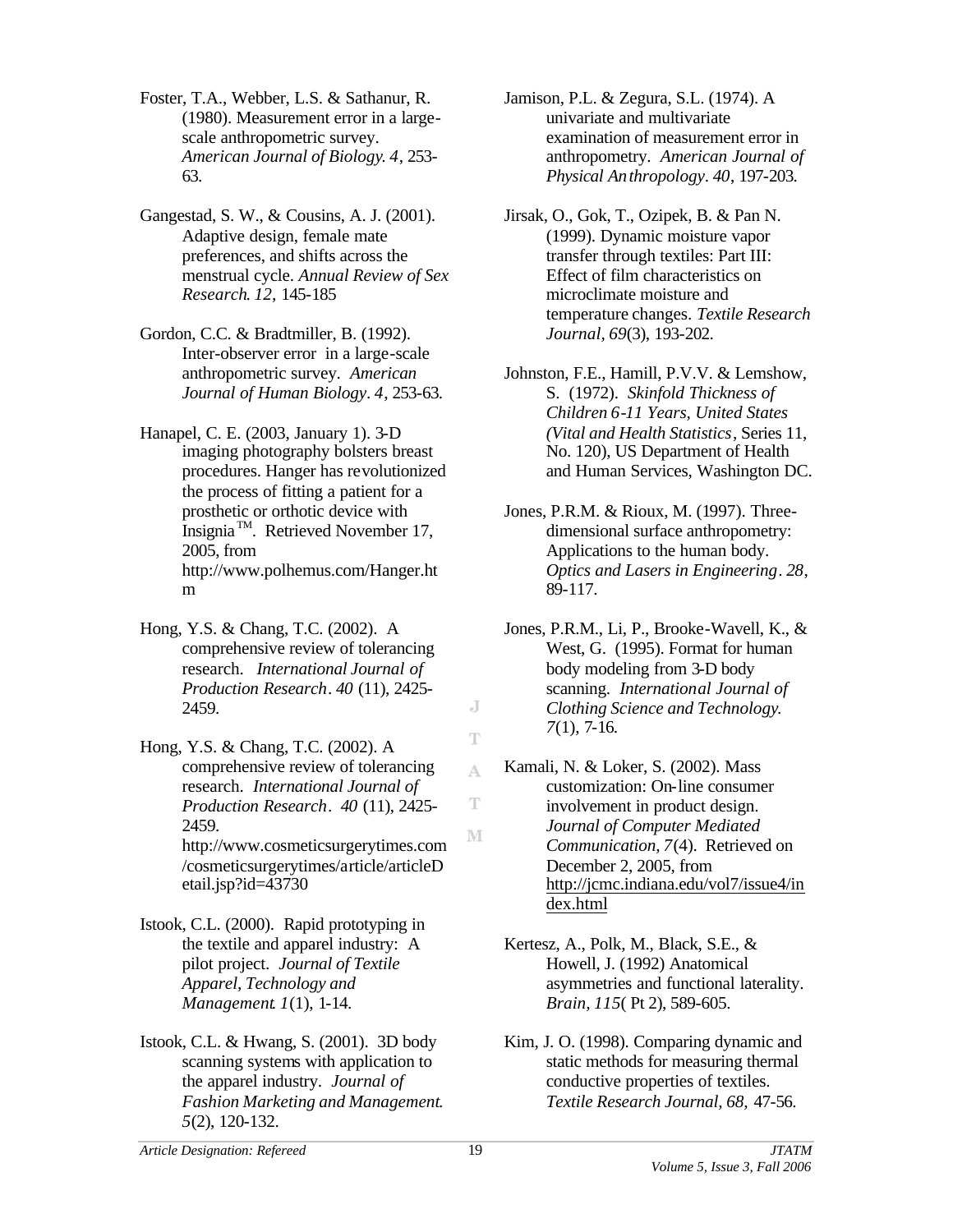- Kim, Y. H. & Sun, G. (2000). Dye molecules as bridges for functional modifications of nylon: Antimicrobial functions. *Textile Research Journal, 70*(8), 728-733.
- Lee, K.H., Woo, H. & Suk, T. (2001). Data reduction methods for reverse engineering. *International Journal of Advanced Manufacturing Technology*. *17***(**10), 735-743.
- Lee, S.E. & Chen, J. C. (2000). Masscustomization methodology for an apparel industry with a future. *Journal of Industrial Technology, 16*(1). Retrieved December 12, 2005 from http://www.nait.org/jit/Articles/leee12 22.pdf
- Levine, L., Sawka, M. N., & Gonzalez R. R. (1998). Evaluation of clothing systems to determine heat strain. *American Industrial Hygiene Association Journal, 59*, 557-62.
- Liu, S. & Ma, W. (1999). Seed-growing segmentation of 3-D surfaces from CT-contour data. *Computer-Aided Design*. *31***(**8), 517-536.
- Locker, S., Cowie, L., Ashdown, S. & VanDyk, L. (2004). Female consumers' reactions to body scanning. *Clothing and Textile Research Journal*. *22*(4), 151-160.
- Lockett., J.F., Assmann, E., Green, R., Reed, M.P., Raschke, U. & Verriest, J.P. (2005). Digital human modeling research and development user needs panel. Technical paper: 2005-01- 2745. SAE International Digital Human Modeling for Design and Engineering Symposium, Iowa City, IA.

Losken, A., Fishman, I., Denson, D., Moyer, H., Carlson, G. (2005). An objective evaluation of breast symmetry and shape differences using 3-dimensional images. *Annals of Plastic Surgery. 55*(6):571-575.

MacGillivray, M. (2004). Preparation of designers for the 21st century. *Proceedings of the 4th International Conference on Safety and Protective Fabrics*, 163-172.

Magnenat-Thalmann, N., Hyewon, S. & Cordier, F. (2004). Automatic modeling of virtual humans and body clothing. *Journal of Computer Science and Technology*. *19*(6), 19-26, in press.

Maitland, M E. and Vandertuin, J F. (2002). The effect of compression clothing on muscular strength and endurance. *Medicine & Science in Sports & Exercise*, *34*(5), Supplement 1, S173. Retrieved on December 9, 2005, from http://www.acsmmsse.org/pt/re/msse/fulltext.00005768 -200205001-00963.htm

- Malley, K. S., Goldstein, A. M., Aldrich, T. K., Kelly, K. J., Weiden, M., Coplan, N., Karwa, M. L., Prezant, D. J. (1999). Effects of fire fighting uniform design changes on exercise duration in New York City firefighters. *Journal of Occupational & Environmental Medicine. 41*(12). Retrieved on December 3, 2005, from http://www.joem.org/pt/re/joem/abstra ct.00043764-199912000-00015.htm
- Marshall, E.L. (1937). The objectivity of anthropometric measurements taken on eight- and nine-year-old white males. *Child Development*. *8*, 2449- 56.
- McGrath, D. (2006, January 4). NAE recognizes creators of charge-couple device. Retrieved on 1/7/06 from http://www.eetimes.com/showArticle.j html?articleID=175801219

J T

A T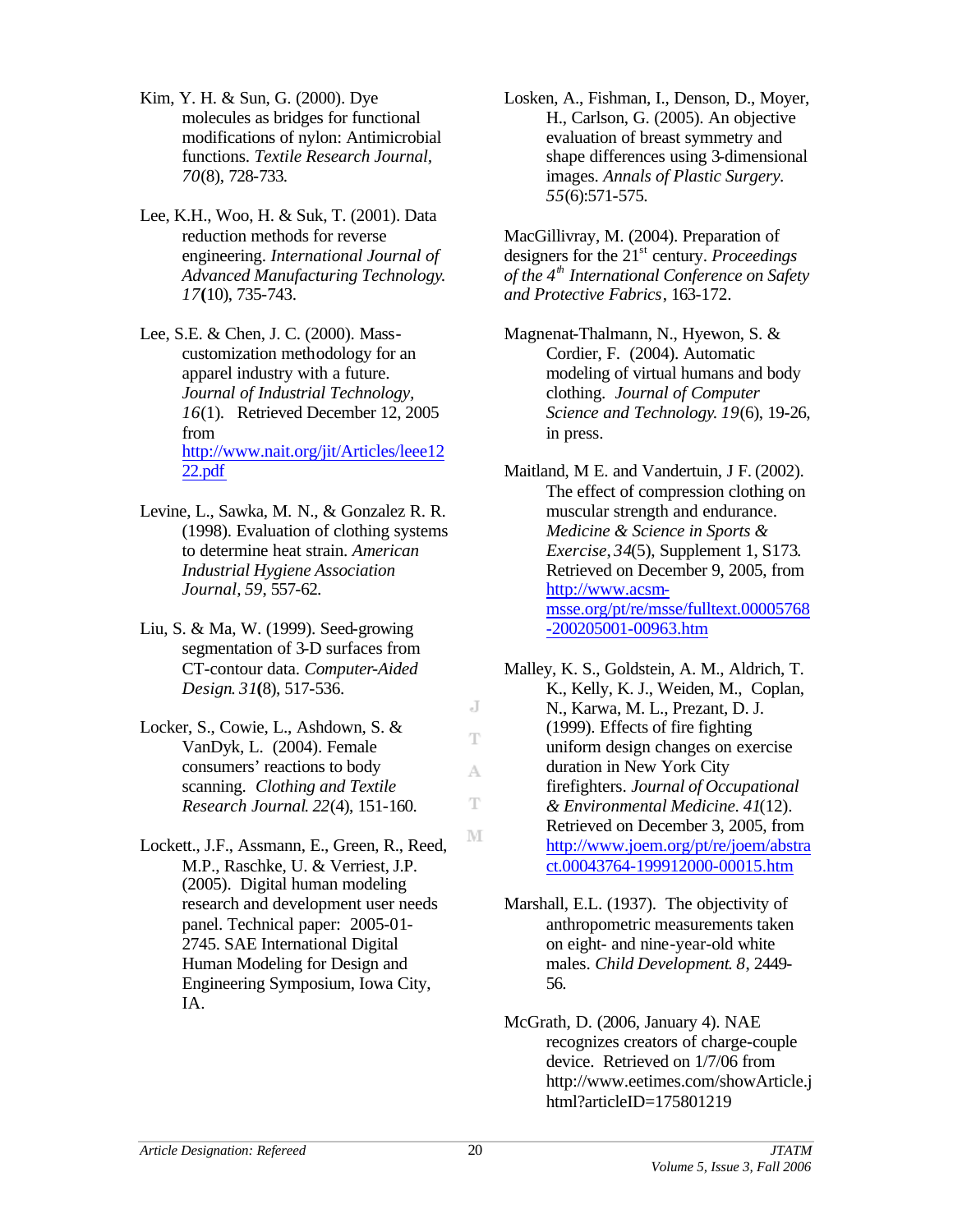- Mckinnon, L. & Istook, C.L. (1999, November). *Psychological Issues Concerning Body Scanning*. Paper presented at the Annual Meeting of the International Textile and Apparel Association, Santa Fe, NM.
- Mckinnon, L. & Istook, C.L. (2002). Body Scanning: The effect of subject respiration and foot positioning on the data integrity of scanned measurements. *Journal of Fashion Marketing and Management*. *6*(2), 103-21.
- New Nike swift long track skins debut with Team USA. (2005, December 8). Retrieved December 27, 2005 from http://money.cnn.com/services/tickerh eadlines/prn/200512081059PR\_NEW S\_USPR SFTH111.htm
- Okosun, I.S., Dinesh, K.M., A. Boev, J.M. Boltri, S.T. Choi, D.C. Parish and G.E.A. Dever. 2004. Abdominal adiposity in U.S. adults: prevalence and trends, 1960-2000. *Prev. Med., 39*, 197-206.
- Olesen, B.W., Sliwinska, E., Madsen, T. L. & Fanger, P. O. (1982). Effect of body posture and activity on the insulation of clothing. *ASHRAE Trans. 88,* 791- 805.
- Parsons, J. & Campbell, J.R. (2004) Digital apparel design process: Placing a new technology into a framework for the creative design process. *Clothing and Textiles Research Journal*, *Special Issue on Design. 22*(1/2), 88 – 98.
- Pine, B. J., II (1993). *Mass customization*. Boston: Harvard Business School Press.
- Reed, M.P., Manary, M.A., Flannagan, C.A.C. & Schneider, L.W. (2002). A statistical method for predicting automobile driving posture. *Human Factors*. *44*(4), pp. 557-568.
- Roach, M. (1998). Hot seat. *Discover*. *19*(3), 74-7.
- Rosen, J. & Arcan, M. (2003). Modeling the human body/seat system in a vibration environment. *Journal of Biomechanical Engineering*. *125*(2), 223-231.
- SAE International (2005). CAESAR The most comprehensive source for body measurement data. Retrieved July 5, 2005 from www.sae.org/technicalcommittees/cae sarhome.htm.
- Scanning help now available for burn victims. (Spring 1998). *Cyberware Newsletter, 10*. Retrieved on November 17, 2005 from http://www.cyberware.com/news/new sletters/newsletter10.html.
- Schmitz A., Gabel H., Weiss H.R., Schmitt O. (2002). Anthropometric 3D-body scanning in idiopathic scoliosis. *Z Orthop Ihre Grenzgeb*, *140*(6):632-6.
- Seo, H. & Magnenat-Thalmann, N (2004). An example-based approach to human body manipulation. *Graphical Models*. *66*, 1-23.
- Seo, H. & Magnenat-Thalmann, N. (2003). An automatic modeling of human bodies from sizing parameters. *Preceedings SIGGRAPH Symposium on Interactive 3D Graphics*, 19-26, 234.
- Simmons, K.P. & Istook, C.L. (2003). Body measurement techniques: Comparing 3D body-scanning and anthropometric methods for apparel applications. *Journal of Fashion Marketing and Management*. *7*(3), 306-332.
- Steinberg, B., Razdan, A. & Farin, G. (1998). Reverse engineering trimmed NURB surfaces from laser scanned data. *Proceedings of the Solid Freeform Fabrication Conference*. Austin, Texas. 277-284.

J T

A

T